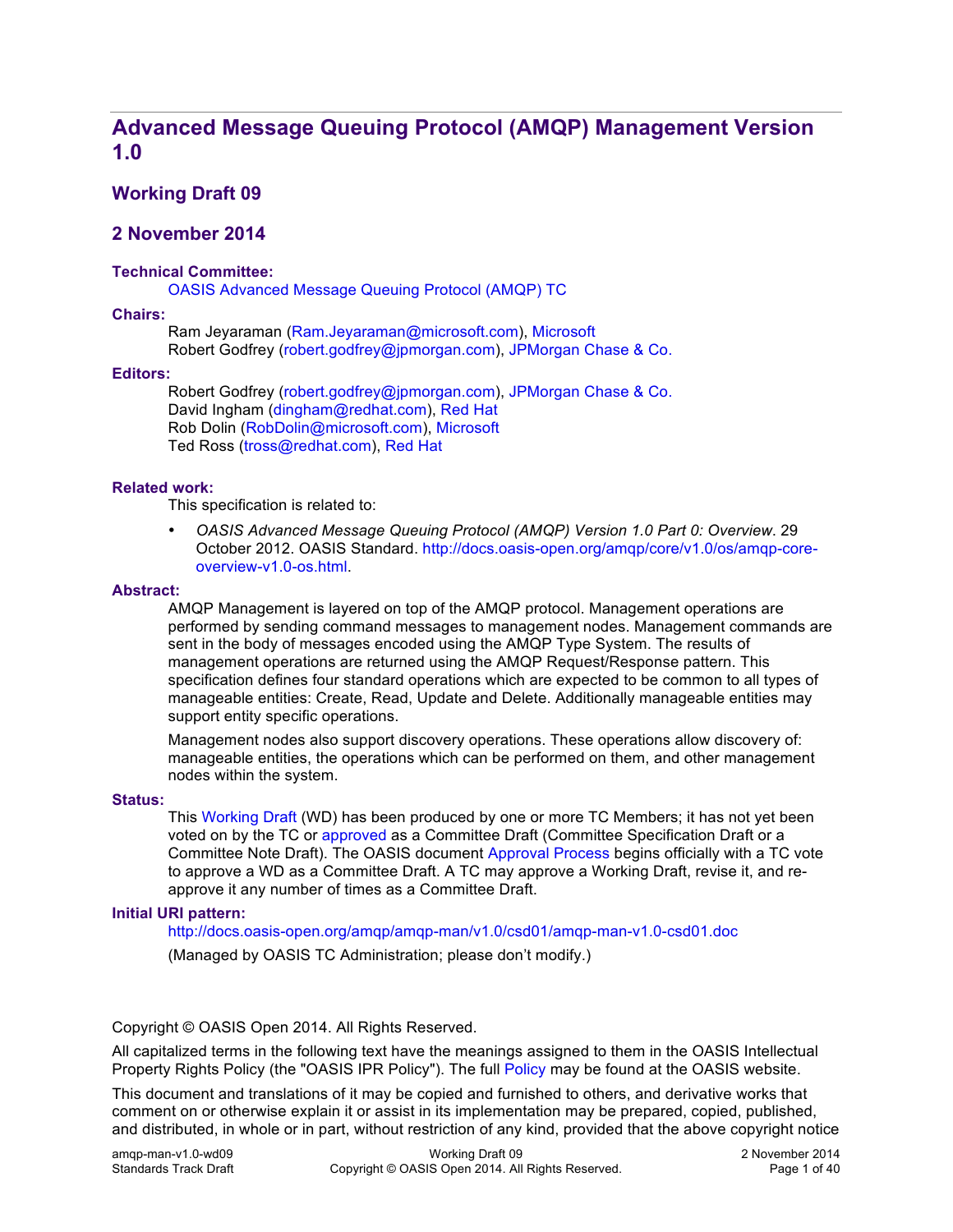and this section are included on all such copies and derivative works. However, this document itself may not be modified in any way, including by removing the copyright notice or references to OASIS, except as needed for the purpose of developing any document or deliverable produced by an OASIS Technical Committee (in which case the rules applicable to copyrights, as set forth in the OASIS IPR Policy, must be followed) or as required to translate it into languages other than English.

The limited permissions granted above are perpetual and will not be revoked by OASIS or its successors or assigns.

This document and the information contained herein is provided on an "AS IS" basis and OASIS DISCLAIMS ALL WARRANTIES, EXPRESS OR IMPLIED, INCLUDING BUT NOT LIMITED TO ANY WARRANTY THAT THE USE OF THE INFORMATION HEREIN WILL NOT INFRINGE ANY OWNERSHIP RIGHTS OR ANY IMPLIED WARRANTIES OF MERCHANTABILITY OR FITNESS FOR A PARTICULAR PURPOSE.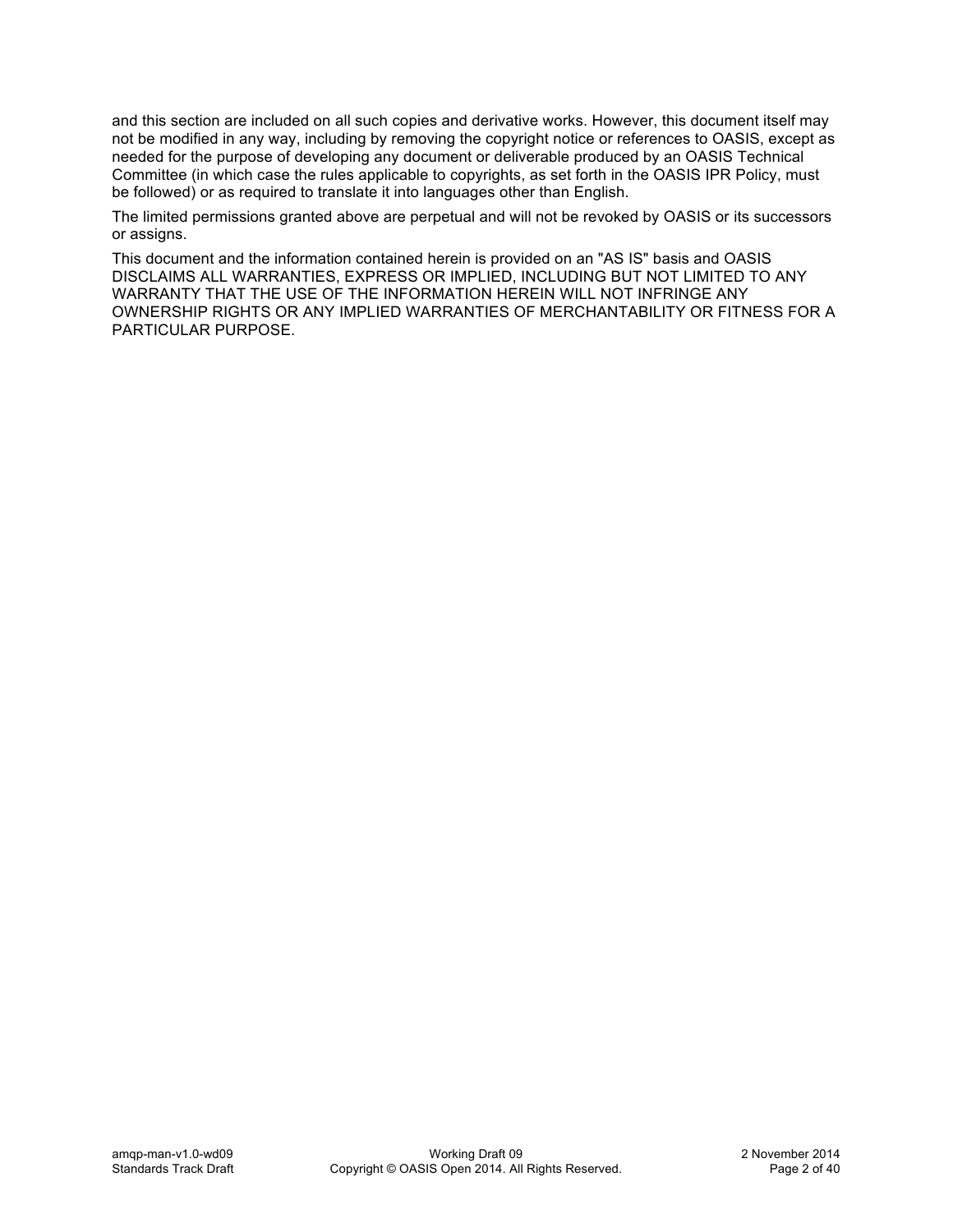# **Table of Contents**

| $\mathbf{1}$   |  |  |
|----------------|--|--|
|                |  |  |
|                |  |  |
|                |  |  |
| 2              |  |  |
|                |  |  |
|                |  |  |
|                |  |  |
|                |  |  |
|                |  |  |
|                |  |  |
|                |  |  |
| 3 <sup>1</sup> |  |  |
|                |  |  |
|                |  |  |
|                |  |  |
|                |  |  |
|                |  |  |
|                |  |  |
|                |  |  |
|                |  |  |
|                |  |  |
|                |  |  |
|                |  |  |
|                |  |  |
|                |  |  |
|                |  |  |
|                |  |  |
|                |  |  |
|                |  |  |
|                |  |  |
|                |  |  |
|                |  |  |
|                |  |  |
|                |  |  |
|                |  |  |
|                |  |  |
|                |  |  |
|                |  |  |
|                |  |  |
|                |  |  |
|                |  |  |
|                |  |  |
|                |  |  |
|                |  |  |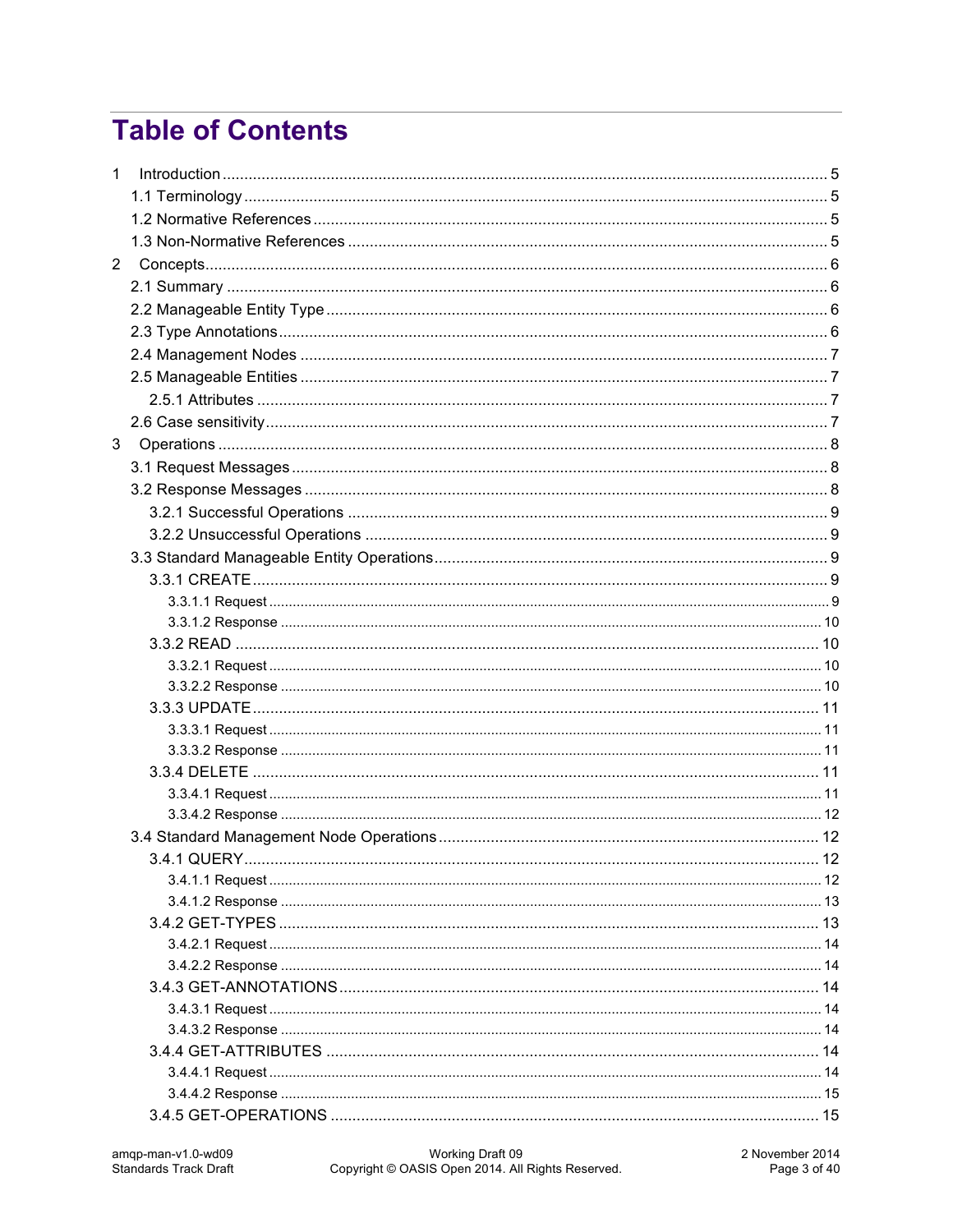| 4           |  |
|-------------|--|
| 5           |  |
|             |  |
|             |  |
|             |  |
|             |  |
|             |  |
|             |  |
|             |  |
|             |  |
|             |  |
|             |  |
|             |  |
|             |  |
|             |  |
|             |  |
| 6           |  |
| 7           |  |
| Appendix A. |  |
| Appendix B. |  |
|             |  |
|             |  |
|             |  |
|             |  |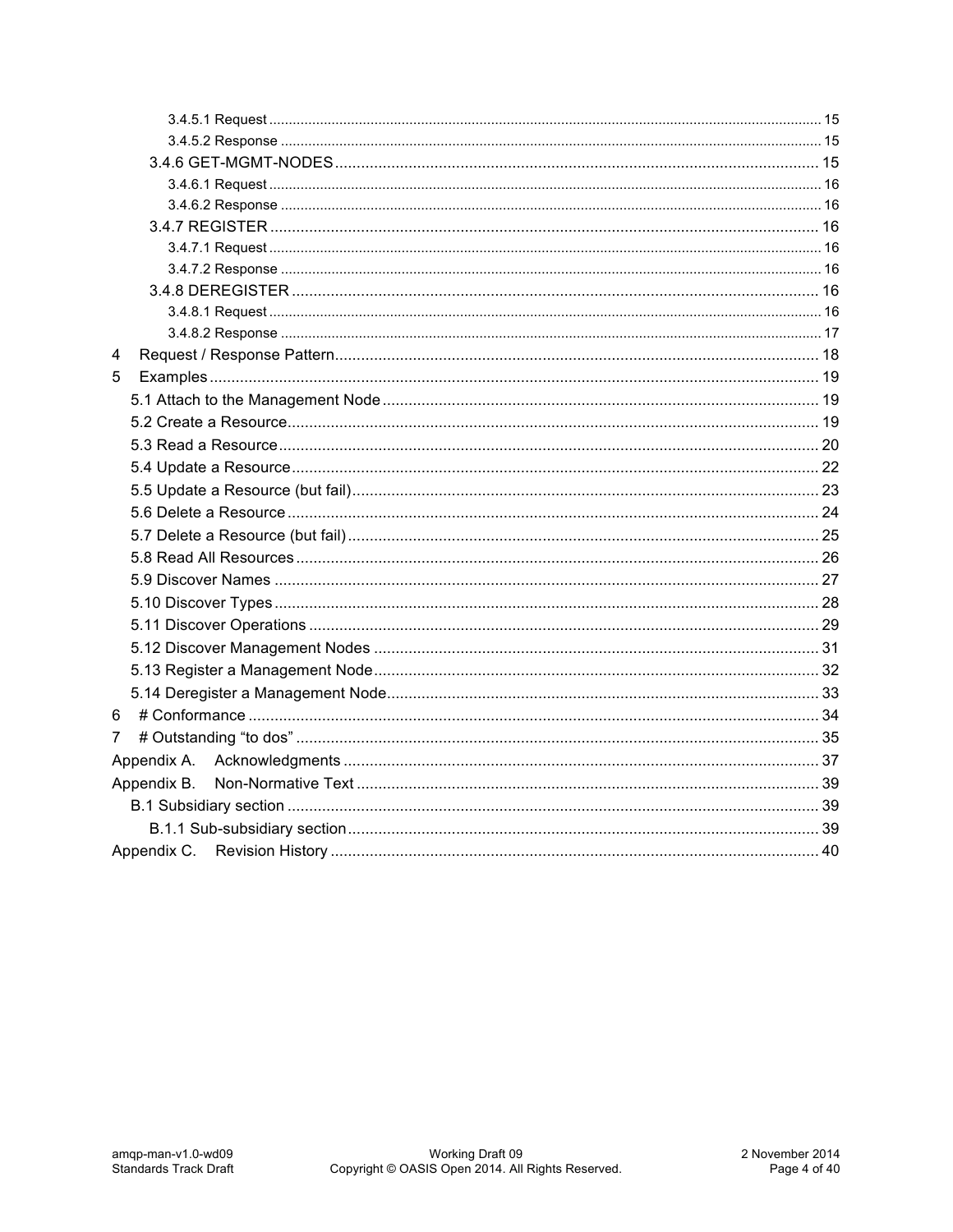# **1 Introduction**

[All text is normative unless otherwise labeled] TODO: Write introduction

## **1.1 Terminology**

The key words "MUST", "MUST NOT", "REQUIRED", "SHALL", "SHALL NOT", "SHOULD", "SHOULD NOT", "RECOMMENDED", "MAY", and "OPTIONAL" in this document are to be interpreted as described in **[RFC2119].**

## **1.2 Normative References**

| [AMQP]    | Godfrey, Robert; Ingham, David; Schloming, Rafael, "Advanced Message<br>Queueing Protocol (AMQP) Version 1.0", October 2012. OASIS Standard.<br>https://www.oasis-open.org/standards#amqpv1.0                       |
|-----------|---------------------------------------------------------------------------------------------------------------------------------------------------------------------------------------------------------------------|
| [BCP47]   | Phillips, A., Ed., Davis, M., Ed., "Tags for Identifying Languages", September<br>2009. http://tools.ietf.org/html/bcp47.                                                                                           |
| [RFC2119] | Bradner, S., "Key words for use in RFCs to Indicate Requirement Levels", BCP<br>14, RFC 2119, March 1997. http://www.ietf.org/rfc/rfc2119.txt.                                                                      |
| [RFC2606] | Eastlake, D., Panitz, AI, "Reserved Top Level DNS Names", RFC2606, June<br>1999. http://tools.ietf.org/html/rfc2606.                                                                                                |
| [RFC2616] | Fielding, R., Gettys, J., Mogul, J., Frystyk, H., Masinter, L., Leach, P., Berners-<br>Lee, T., "Hypertext Transfer Protocol -- HTTP/1.1", RFC2616, June 1999.<br>http://www.w3.org/Protocols/rfc2616/rfc2616.html. |
| [RFC7159] | Crockford, D., "The application/json Media Type for JavaScript Object Notation<br>(JSON)", RFC7159, July 2006. http://tools.ietf.org/html/rfc7159.                                                                  |

## **1.3 Non-Normative References**

| [SLPv2]  | Guttman, E., Perkins, C., Veizades, J., Day, M., "Service Location Protocol, |
|----------|------------------------------------------------------------------------------|
|          | Version 2", RFC 2608, June 1999. http://www.ietf.org/rfc/rfc2608.txt.        |
| [WS-Man] | Cohen, Josh and Lamers, Larry, "Web Services for Management (WS-             |
|          | Management) Specification", DSP0226, May 2010.                               |
|          | http://www.dmtf.org/sites/default/files/standards/documents/DSP0226 1.1.pdf. |

#### **NOTE: The proper format for citation of technical work produced by an OASIS TC (whether Standards Track or Non-Standards Track) is:**

#### **[Citation Label]**

Work Product title (italicized). Approval date (DD Month YYYY). OASIS Stage Identifier and Revision Number (*e.g.*, OASIS Committee Specification Draft 01). Principal URI (version-specific URI, *e.g*., with filename component: somespec-v1.0-csd01.html).

For example:

| [OpenDoc-1.2] | Open Document Format for Office Applications (OpenDocument) Version 1.2. 19<br>January 2011. OASIS Committee Specification Draft 07. http://docs.oasis-<br>open.org/office/v1.2/csd07/OpenDocument-v1.2-csd07.html |
|---------------|--------------------------------------------------------------------------------------------------------------------------------------------------------------------------------------------------------------------|
| $[CAP-1.2]$   | Common Alerting Protocol Version 1.2. 01 July 2010. OASIS Standard.<br>http://docs.oasis-open.org/emergency/cap/v1.2/CAP-v1.2-os.html                                                                              |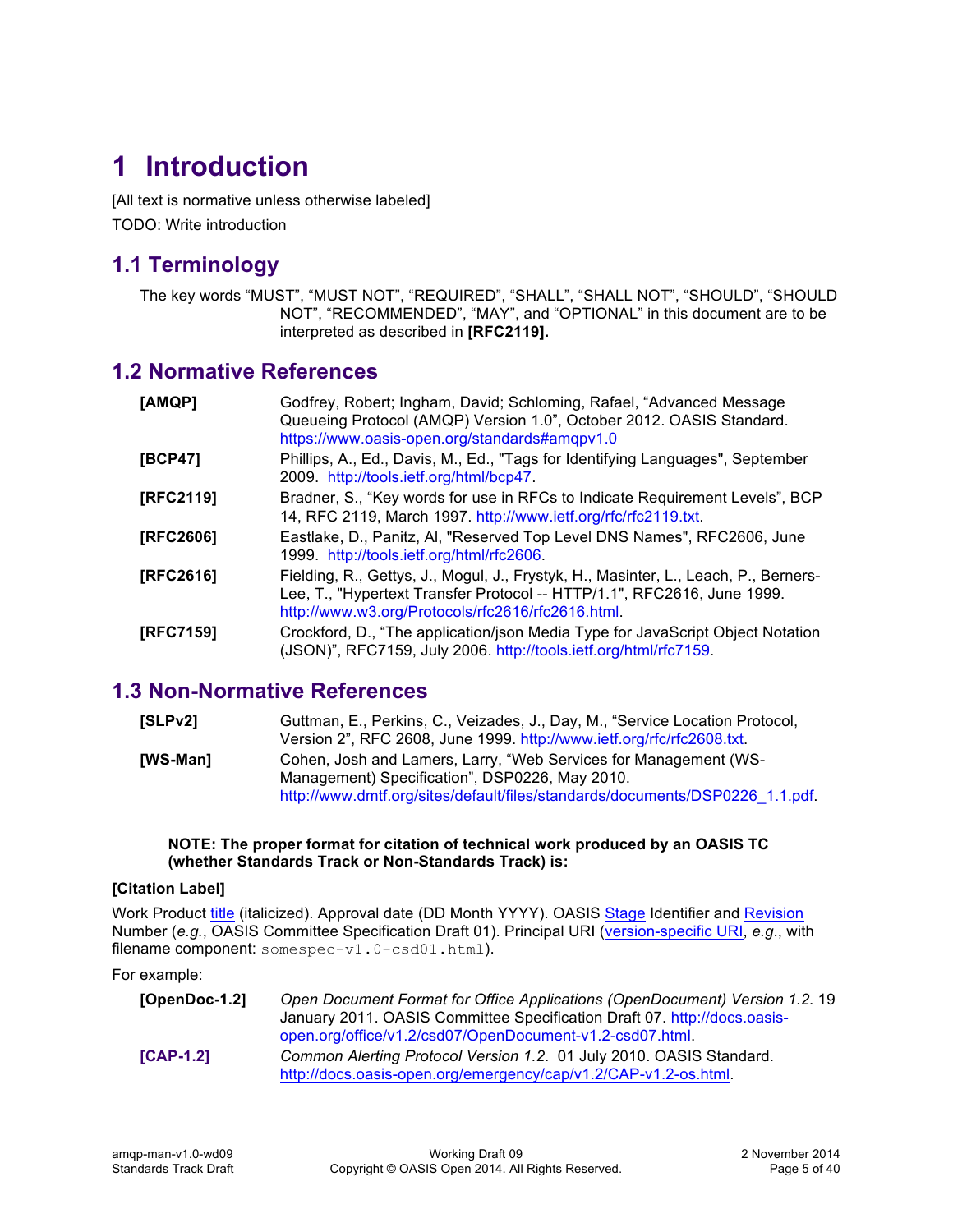# **2 Concepts**

TODO: Intro para required here.

## **2.1 Summary**

TODO: introduce concept of base and concrete Manageable Entity Types – is this still meaningful?

| <b>Concept</b>              | <b>Description</b>                                                                                                                                         |
|-----------------------------|------------------------------------------------------------------------------------------------------------------------------------------------------------|
| Manageable Entity Type      | A class of entities that can be managed, e.g., "queue".                                                                                                    |
| <b>Type Annotations</b>     | An Type Annotation associates a type with externally defined semantics<br>(and possibly a set of attributes and operations related to those<br>semantics). |
| Manageable Entity           | An object on which management operations can be performed, e.g., a<br>queue "q1".                                                                          |
| <b>Management Operation</b> | An action that can be performed on a Manageable Entity, e.g., "DELETE".<br>Management Operations have a unique case-sensitive name.                        |
| Management Node             | A Node which executes Management Operations.                                                                                                               |
| <b>Management Address</b>   | An Address of a Management Node.<br>TODO: Add a reference to the AMQP Global Addressing spec when<br>available.                                            |

## **2.2 Manageable Entity Type**

A Manageable Entity Type defines a class of entities that can be managed using the protocol defined in this specification. All entities of the same type MUST support the operations, and have the attributes, defined by that Manageable Entity Type.

Each Manageable Entity is an instance of a specific Manageable Entity Type, e.g.,

"com.example.broker.priorityqueue." However, this Manageable Entity Type MAY extend another Manageable Entity Type, e.g., an entity with Manageable Entity Type "com.example.broker.priorityqueue" could extend the Manageable Entity Type: "com.example.broker.queue" which itself could extend "org.amqp.queue".

Manageable Entity Types are named using a case-sensitive string. Manageable Entity Type names that are not of the form of a reverse domain name prefix and names prefixed with "org.amqp." are reserved. Implementers MAY define their own Manageable Entity Types which MUST be named using a reverse domain name (e.g., "com.example.broker.priorityqueue") for a domain name owned by the implementer.

## **2.3 Type Annotations**

A Type Annotations associates a Manageable Entity Type with an externally defined set of semantics (along with any attributes and operations defined in that Type Annotation). A Manageable Entity Type may implement multiple Type Annotations. A Manageable Entity Type that implements a Type Annotation incorporates all the attributes and operations of the Type Annotation into its own definition.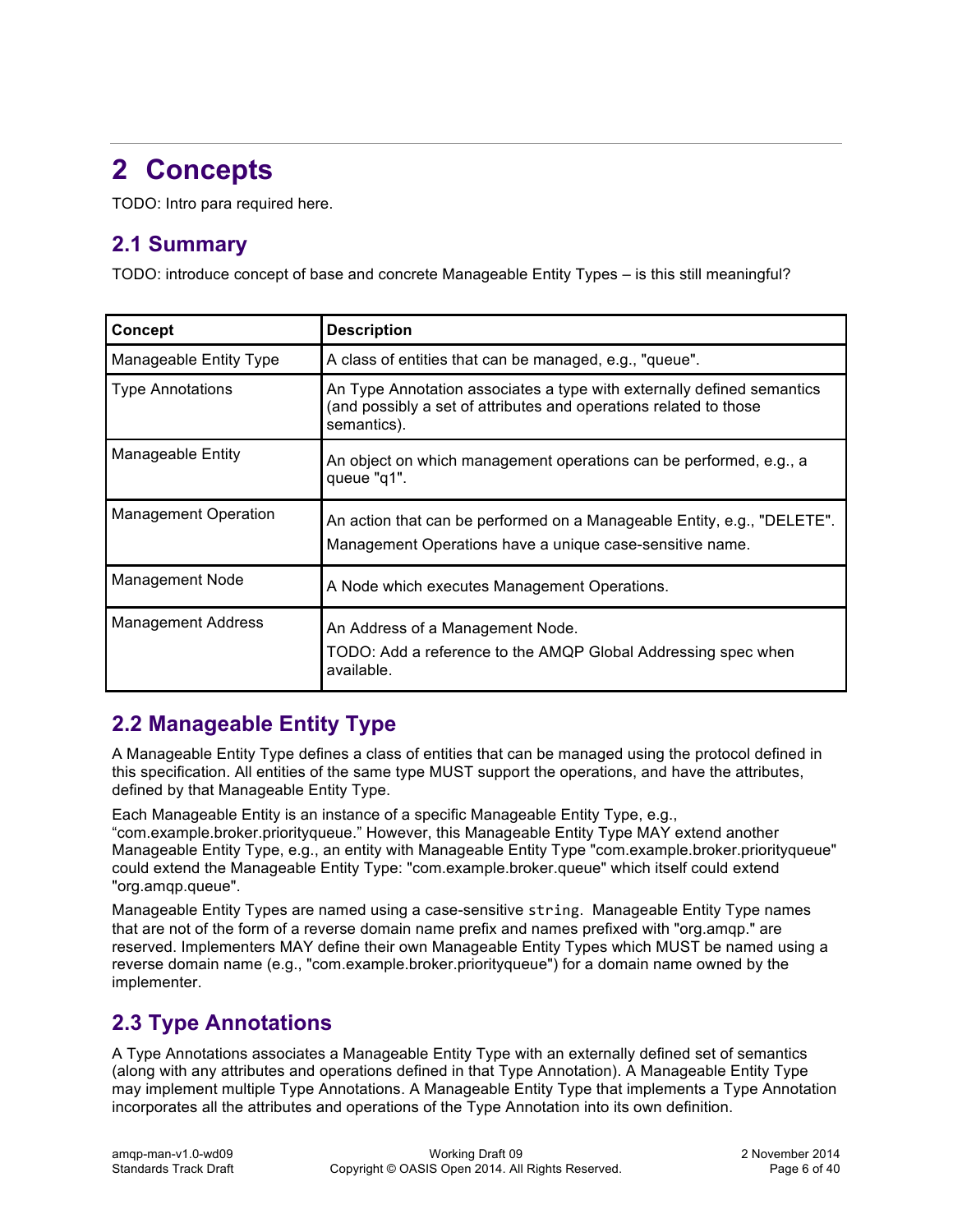Two Manageable Entity Types that are not otherwise related MAY implement the same Type Annotation. For example, the Manageable Entity Types "com.example.broker.priorityqueue" and "com.example.useraccount" might both implement the Type Annotation "com.example.stoppable".

Type Annotations are named using a case-sensitive string. Type Annotation names that are not of the form of a reverse domain name prefix and names prefixed with "org.amqp." are reserved. Implementers MAY define their own Type Annotations that MUST be named using a reverse domain name (e.g., "com.example.stoppable") for a domain name owned by the implementer. To avoid confusion implementers SHOULD NOT use the same name for both a Type Annotation and a Manageable Entity Type.

## **2.4 Management Nodes**

A Management Node acts as a service that processes Management Operations. Management Operations are transferred to, and responses are received from, a Management Node using the request/response pattern.

Each AMQP container MUST provide a Management Node with an address \$management. A container MAY provide other Management Nodes with arbitrary addresses.

## **2.5 Manageable Entities**

A Manageable Entity MAY be an addressable Node (e.g., a queue), or may be a type of entity that is not addressable (e.g., a user). The operations permitted on a Manageable Entity will depend on its type. This specification does not define the collection of supported Manageable Entity Types. This specification does define a set of standard Management Operations that MAY be augmented with additional type specific operations.

Every Management Node MUST contain a Manageable Entity named "self" and of type "org.amqp.management". This entity represents the Management Node itself.

## **2.5.1 Attributes**

| <b>Attribute</b> | <b>Value Type</b> | <b>Description</b>                                                                                                                                                                                                                                                                                                                                                                                                              |
|------------------|-------------------|---------------------------------------------------------------------------------------------------------------------------------------------------------------------------------------------------------------------------------------------------------------------------------------------------------------------------------------------------------------------------------------------------------------------------------|
| name             | string            | A case-sensitive string identifying the entity. It MUST be unique<br>within the Management Node through which it is accessed. It MAY<br>change during its lifetime. When a new Manageable Entity is created<br>the name MUST be supplied via the CREATE operation.                                                                                                                                                              |
| identity         | string            | An immutable, case-sensitive string identifying the entity. When a<br>new Manageable Entity is created the identity is not supplied by via the<br>CREATE operation, rather the identity is generated by the system<br>under management. The identity MUST be unique within the<br>Management Node through which it is accessed (and within a given<br>implementation may be guaranteed to be unique within a larger<br>domain). |
| type             | string            | A case-sensitive string identifying the Manageable Entity Type for<br>the entity.                                                                                                                                                                                                                                                                                                                                               |

Manageable entities MUST have the following common attributes:

## **2.6 Case sensitivity**

TODO – add note on case sensitivity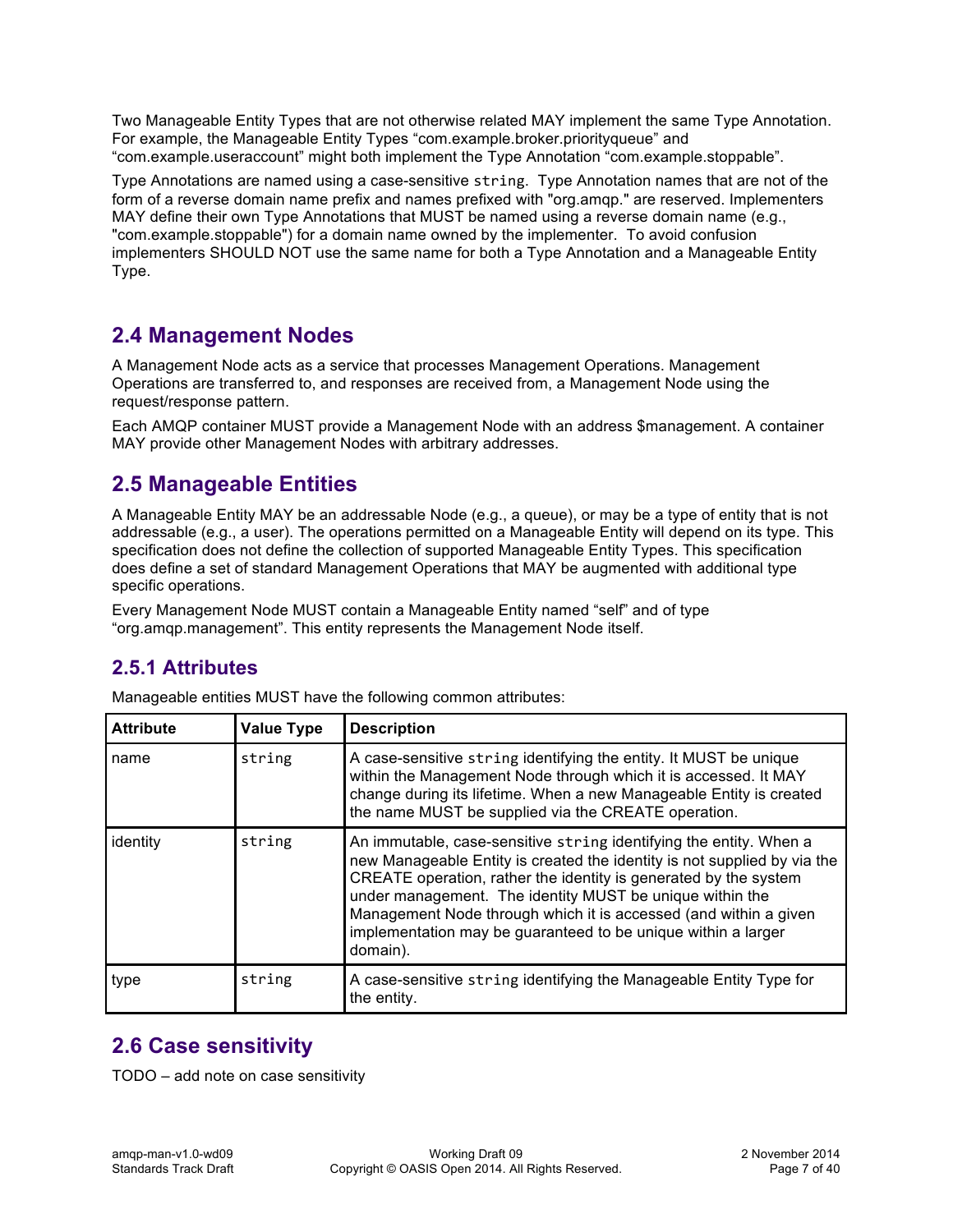# **3 Operations**

All manageable entities SHOULD support standard manageable entity operations such as CREATE, READ, UPDATE, and DELETE.

Implementers of manageable entities MAY define their own operations but SHOULD use these standard operations (e. g.: "CREATE") rather than defining their own entity-specific operations for similar tasks (ex: "CREATE-NEW-TOPIC".)

TODO: need to talk about the distinction between operations on manageable entities vs. operations on management nodes.

## **3.1 Request Messages**

| <b>Key</b> | Value<br>Type | Mandatory? | <b>Description</b>                                                                                                                                                                                                                                                                                                                                                                                                                                                                                                                                        |
|------------|---------------|------------|-----------------------------------------------------------------------------------------------------------------------------------------------------------------------------------------------------------------------------------------------------------------------------------------------------------------------------------------------------------------------------------------------------------------------------------------------------------------------------------------------------------------------------------------------------------|
| operation  | string        | Yes        | The management operation to be performed.<br>This is case-sensitive.                                                                                                                                                                                                                                                                                                                                                                                                                                                                                      |
| type       | string        | Yes        | The Manageable Entity Type of the Manageable Entity to be<br>managed.<br>This is case-sensitive.                                                                                                                                                                                                                                                                                                                                                                                                                                                          |
| locales    | string        | No         | A listing of locales that the sending peer permits for incoming<br>informational text in response messages. The value MUST be of the<br>form (presented in the augmented BNF defined in section 2 of<br>[RFC2616]):                                                                                                                                                                                                                                                                                                                                       |
|            |               |            | #Language-Tag<br>where Language-Tag is defined in [BCP47]. That is a sequence of<br>language tags separated by one or more commas and OPTIONAL<br>linear white space, such as "de-CH, it-CH, fr-CH"<br>This locales MUST be ordered in decreasing level of preference. The<br>receiving partner will choose the first (most preferred) incoming locale<br>from those which it supports. If none of the requested locales are<br>supported, "en-US" MUST be chosen. Note that "en-US" need not be<br>supplied in the locales as it is always the fallback. |
|            |               |            | The string is not case-sensitive.                                                                                                                                                                                                                                                                                                                                                                                                                                                                                                                         |

Request messages have the following application-properties:

Other application-properties MAY provide additional context. If an application-property is not recognized then it MUST be ignored.

## **3.2 Response Messages**

The correlation-id of the response message MUST be the correlation-id from the request message (if present), else the message-id from the request message.

Response messages have the following application-properties:

| Key                 | <b>Value</b><br><b>Type</b> | <b>Mandatory? Description</b> |                              |
|---------------------|-----------------------------|-------------------------------|------------------------------|
| <b>I</b> statusCode | integer                     | Yes                           | HTTP response code [RFC2616] |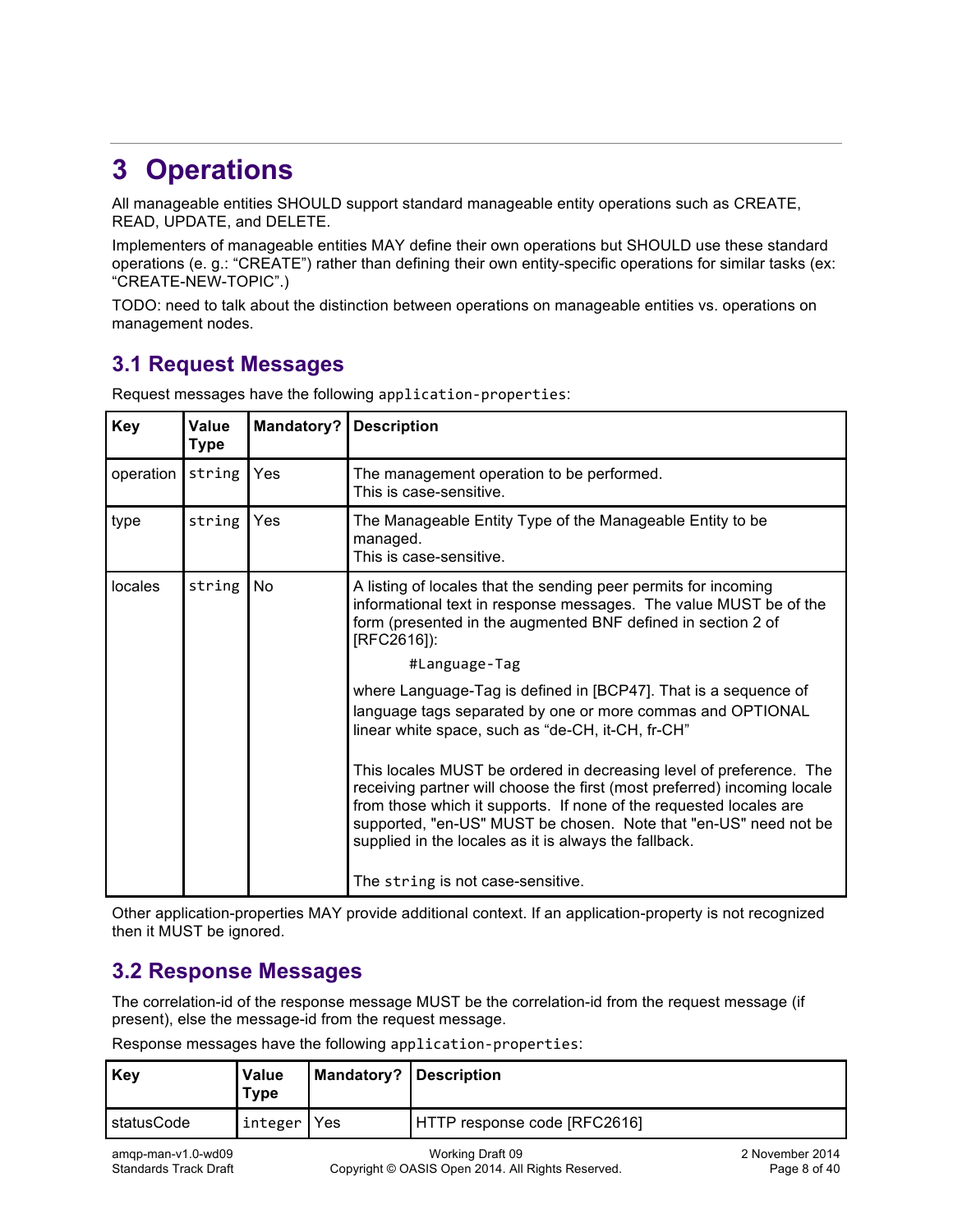| statusDescription String<br>N0 | Description of the status. |
|--------------------------------|----------------------------|
|--------------------------------|----------------------------|

The type and contents of the body are operation-specific.

### **3.2.1 Successful Operations**

Successful operations MUST result in a statusCode in the 2xx range as defined in Section 10.2 of **[RFC2616]**. Further details including the form of the body are provided in the definition of each operation.

## **3.2.2 Unsuccessful Operations**

Unsuccessful operations MUST NOT result in a statusCode in the 2xx range as defined in Section 10.2 of **[RFC2616]**. The following error status code SHOULD be used for the following common failure scenarios:

| statusCode | Label           | <b>Meaning</b>                                                                |
|------------|-----------------|-------------------------------------------------------------------------------|
| 501        | Not Implemented | The operation is not supported.                                               |
| 404        | Not Found       | The Manageable Entity on which to perform the operation could not<br>be found |

Further details of operation-specific codes are provided in the definition of each operation.

The statusDescription of a response to an unsuccessful operation SHOULD provide further information on the nature of the failure.

The form of the body of a response to an unsuccessful operation is unspecified and MAY be implementation-dependent. Clients SHOULD ignore the body of response message if the statusCode is not in the 2xx range.

## **3.3 Standard Manageable Entity Operations**

## **3.3.1 CREATE**

Create a new Manageable Entity.

### **3.3.1.1 Request**

#### **Additional application-properties**

| Key  | <b>Value</b><br><b>Type</b> | <b>Mandatory? Description</b> |                                                                             |
|------|-----------------------------|-------------------------------|-----------------------------------------------------------------------------|
| name | string Yes                  |                               | The name of the Manageable Entity to be managed.<br>This is case-sensitive. |

#### **Body**

The body MUST consist of an amqp-value section containing a map. The map consists of key-value pairs where the key represents the name of an attribute of the entity and the value represents the initial value it SHOULD take.

The absence of an attribute name implies that the entity should take its default value, if defined.

If the map contains a key-value pair where the value is null then the created entity should have no value for that attribute, overriding any default.

Where the attribute value provided is of type string, but the expected AMQP type of the attribute value is not string, conversion into the correct type MUST be performed according to the following rules:

• A string that consists solely of characters from the ASCII character-set, will be converted into a symbol if so required.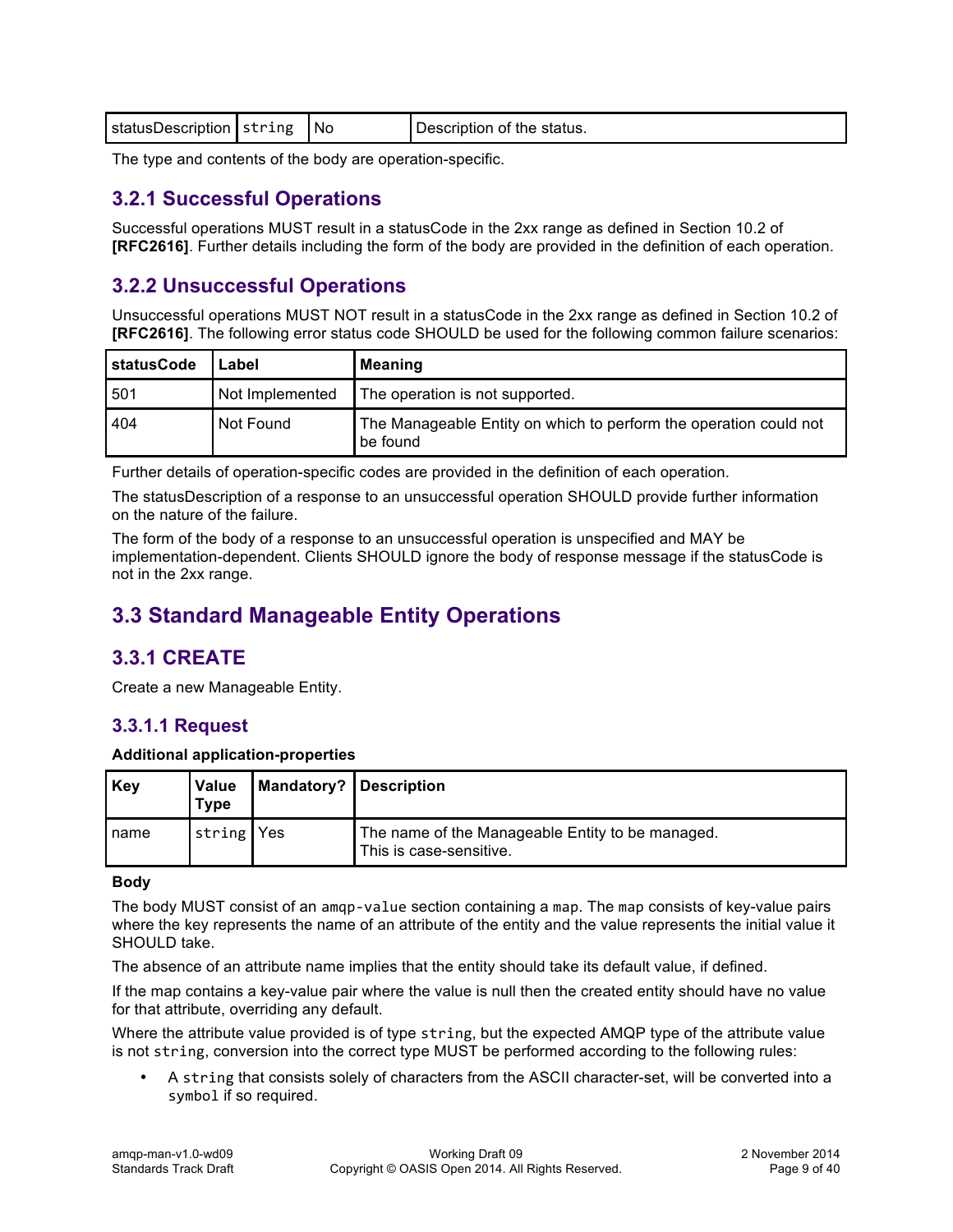- A string that can be parsed as a number according to **[RFC7159]** will be converted to a ubyte, ushort, uint, ulong, byte, short, int, or long if so required and the number lies within the domain of the given AMQP type and represents an integral number
- A string which can be parsed as a number according to **[RFC7159]** will be converted to an float, double, decimal32, decimal64 or decimal128 if so required and the number lies within the domain of the given AMQP type.
- A string which can be parsed as true or false according to **[RFC7159]** will be converted to a boolean value if so required.
- A string which can be parsed as an array according to **[RFC7159]** will be converted into a list (with the values type-converted into elements as necessary according to the same rules) if so required.
- A string which can be parsed as an object according to **[RFC7159]** will be converted into a map (with the values type-converted into map values as necessary according to the same rules) if so required.

### **3.3.1.2 Response**

If the request was successful then the statusCode MUST be 201 (Created) and the body of the message MUST consist of an amqp-value section that contains a map containing the actual attributes of the entity created. These MAY differ from those requested in two ways:

- Default values may be returned for values not specified
- Specific/concrete values may be returned for generic/base values specified
- The value associated with an attribute may have been converted into the correct amqp type (e.g. the string "2" into the integer value 2)

A map containing attributes that are not applicable for the entity being created, or invalid values for a given attribute, MUST result in a failure response with a statusCode of 400 (Bad Request).

### **3.3.2 READ**

Retrieve the attributes of a Manageable Entity.

### **3.3.2.1 Request**

#### **Additional application-properties**

| Key      | <b>Value</b><br><b>Type</b> | <b>Mandatory?   Description</b>                                      |                                                                                 |
|----------|-----------------------------|----------------------------------------------------------------------|---------------------------------------------------------------------------------|
| name     | string!                     | <b>Exactly one</b><br>of name or<br>identity<br>MUST be<br>provided. | The name of the Manageable Entity to be managed.<br>This is case-sensitive.     |
| identity | string                      |                                                                      | The identity of the Manageable Entity to be managed.<br>This is case-sensitive. |

#### **Body**

No information is carried in the message body therefore any message body is valid and MUST be ignored.

#### **3.3.2.2 Response**

If the request was successful, then the statusCode MUST contain 200 (OK) and the body of the message MUST consist of an amqp-value section containing a map containing the attributes of the Manageable Entity. Note that in certain situations the map might not contain the full set of attributes due to security considerations.

| $amp$ -man-v1.0-wd09         |
|------------------------------|
| <b>Standards Track Draft</b> |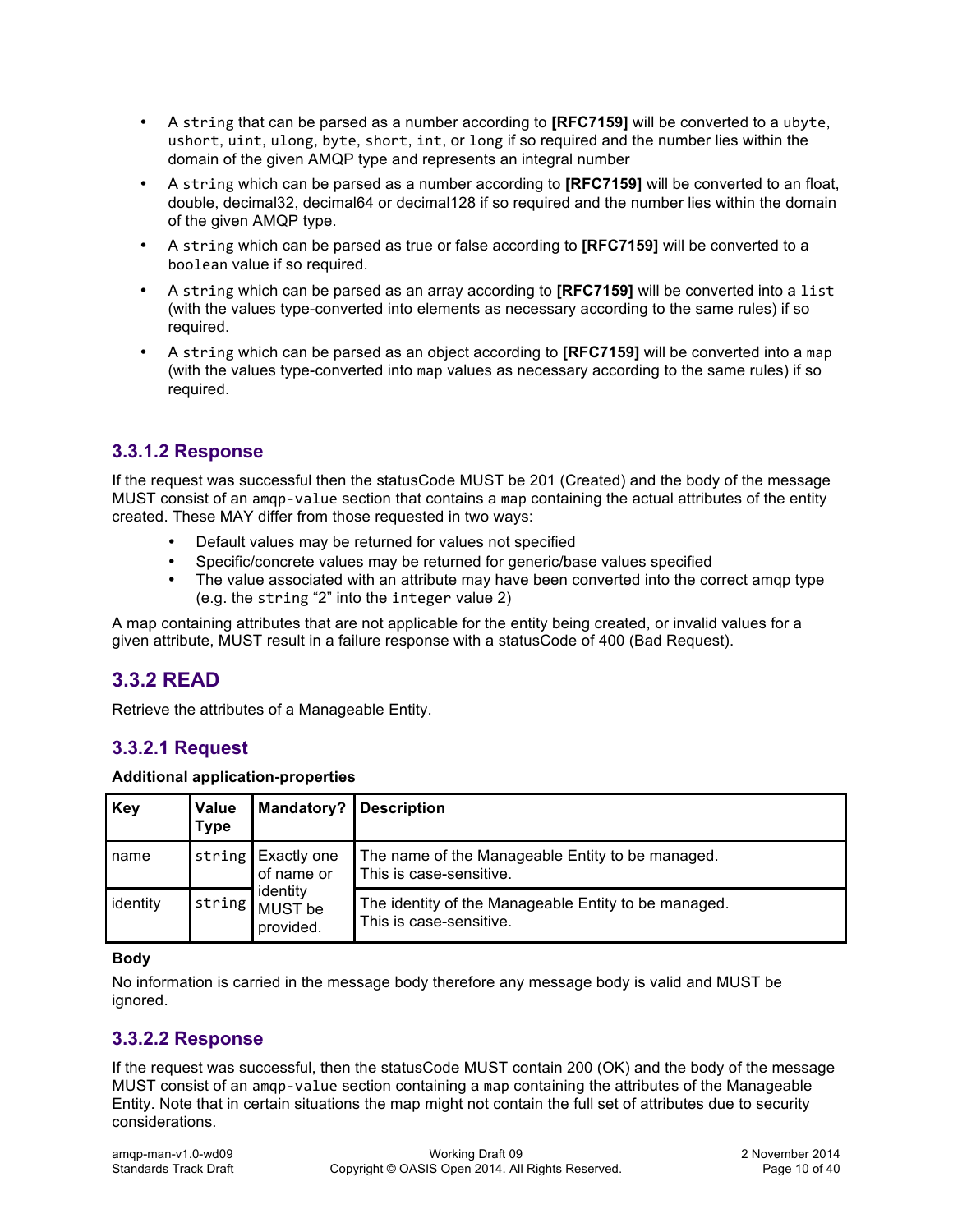## **3.3.3 UPDATE**

Update a Manageable Entity.

### **3.3.3.1 Request**

#### **Additional application-properties**

| Key      | <b>Value</b><br>Type | Mandatory?                                                           | <b>Description</b>                                                              |
|----------|----------------------|----------------------------------------------------------------------|---------------------------------------------------------------------------------|
| name     |                      | string Exactly one<br>of name or<br>identity<br>MUST be<br>provided. | The name of the Manageable Entity to be managed.<br>This is case-sensitive.     |
| identity | string               |                                                                      | The identity of the Manageable Entity to be managed.<br>This is case-sensitive. |

#### **Body**

The body MUST consist of an amqp-value section containing a map. The map consists of key-value pairs where the key represents the name of an attribute of the entity and the value represents the initial value it SHOULD take. The absence of an attribute name implies that the entity should retain its existing value.

If the map contains a key-value pair where the value is null then the updated entity should have no value for that attribute, removing any previous value.

In the case where the supplied map contains multiple attributes, then the update MUST be treated as a single, atomic operation so if any of the changes cannot be applied, none of the attributes in the map should be updated and this MUST result in a failure response.

Where the type of the attribute value provided is not as required, type conversion as per the rules in 3.3.1.1 MUST be provided.

#### **3.3.3.2 Response**

If the request was successful then the statusCode MUST contain 200 (OK) and the body of the message MUST consists of an amqp-value section containing a map of the actual attributes of the entity updated. These MAY differ from those requested.

A map containing attributes that are not applicable for the entity being created, or an invalid value for a given attribute (excepting type conversion as above), MUST result in a failure response with a statusCode of 400 (Bad Request).

### **3.3.4 DELETE**

Delete a Manageable Entity.

### **3.3.4.1 Request**

#### **Additional application-properties**

| Key      | Value<br><b>Type</b> | Mandatory?   Description                                                        |                                                                                 |
|----------|----------------------|---------------------------------------------------------------------------------|---------------------------------------------------------------------------------|
| name     |                      | string Exactly one<br>of name or<br>identity<br>  string   MUST be<br>provided. | The name of the Manageable Entity to be managed.<br>This is case-sensitive.     |
| identity |                      |                                                                                 | The identity of the Manageable Entity to be managed.<br>This is case-sensitive. |

**Body**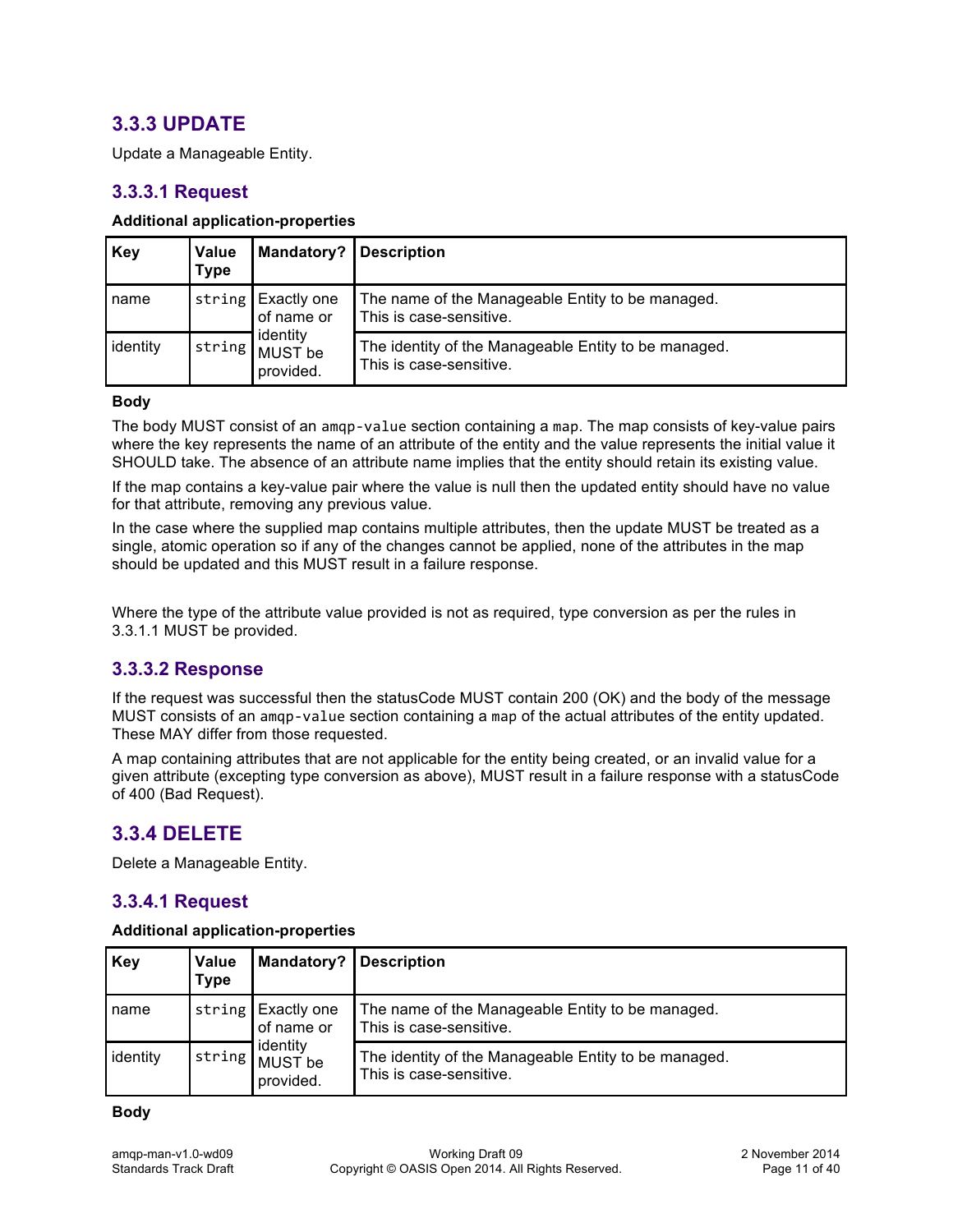No information is carried in the message body therefore any message body is valid and MUST be ignored.

### **3.3.4.2 Response**

The body of the message MUST consist of an amqp-value section containing a map with zero entries.

If the request was successful then the statusCode MUST be 204 (No Content).

## **3.4 Standard Management Node Operations**

A Management Node Operation is an operation directed to the Management Node itself rather than an entity it is managing.

Of the standard application-properties (see Section 3.1), name MUST be provided with a value of "self", type MUST be provided with a value of "org.amqp.management" and identity MUST NOT be provided. The following Management Node Operations SHOULD be supported:

- QUERY
- GET-TYPES
- GET-ANNOTATIONS
- **GET-ATTRIBUTES**
- GET-OPERATIONS
- GET-MGMT-NODES

The following Management Node Operations MAY be supported:

- REGISTER
- **DEREGISTER**

## **3.4.1 QUERY**

Retrieve selected attributes of Manageable Entities that can be read at this Management Node.

Since the query operation could potentially return a large number of results, this operation supports pagination through which a request can specify a subset of the results to be returned.

A result set of size N can be considered to containing elements numbered from 0 to N-1. The elements of the result set returned in a particular request are controlled by specifying offset and count values. By setting an offset of M then only the elements numbered from M onwards will be returned. If M is greater than the number of elements in the result set then no elements will be returned. By additionally setting a count of C, only the elements numbered from M to Min(M+C-1, N-1) will be returned. Pagination is achieved via two application-properties, offset and count.

If pagination is used then it cannot be guaranteed that the result set remains consistent between requests for successive pages. That is, the set of entities matching the query may have changed between requests. However, stable order MUST be provided, that is, for any two queries for the same parameters (except those related to pagination) then the results MUST be provided in the same order. Thus, if there are no changes to the set of entities that match the query then consistency MUST be maintained between requests for successive pages.

### **3.4.1.1 Request**

| Key        | <b>Value</b><br><b>Type</b> | Mandatory?   Description |                                                                                                                                               |
|------------|-----------------------------|--------------------------|-----------------------------------------------------------------------------------------------------------------------------------------------|
| entityType | string                      | <b>No</b>                | If set, restricts the set of Manageable Entities requested to those<br>that extend (directly or indirectly) the given Manageable Entity Type. |
| offset     | integer <i>No</i>           |                          | If set, specifies the number of the first element of the result set to be<br>returned. If not provided, a default of 0 MUST be assumed.       |

#### **Additional application-properties**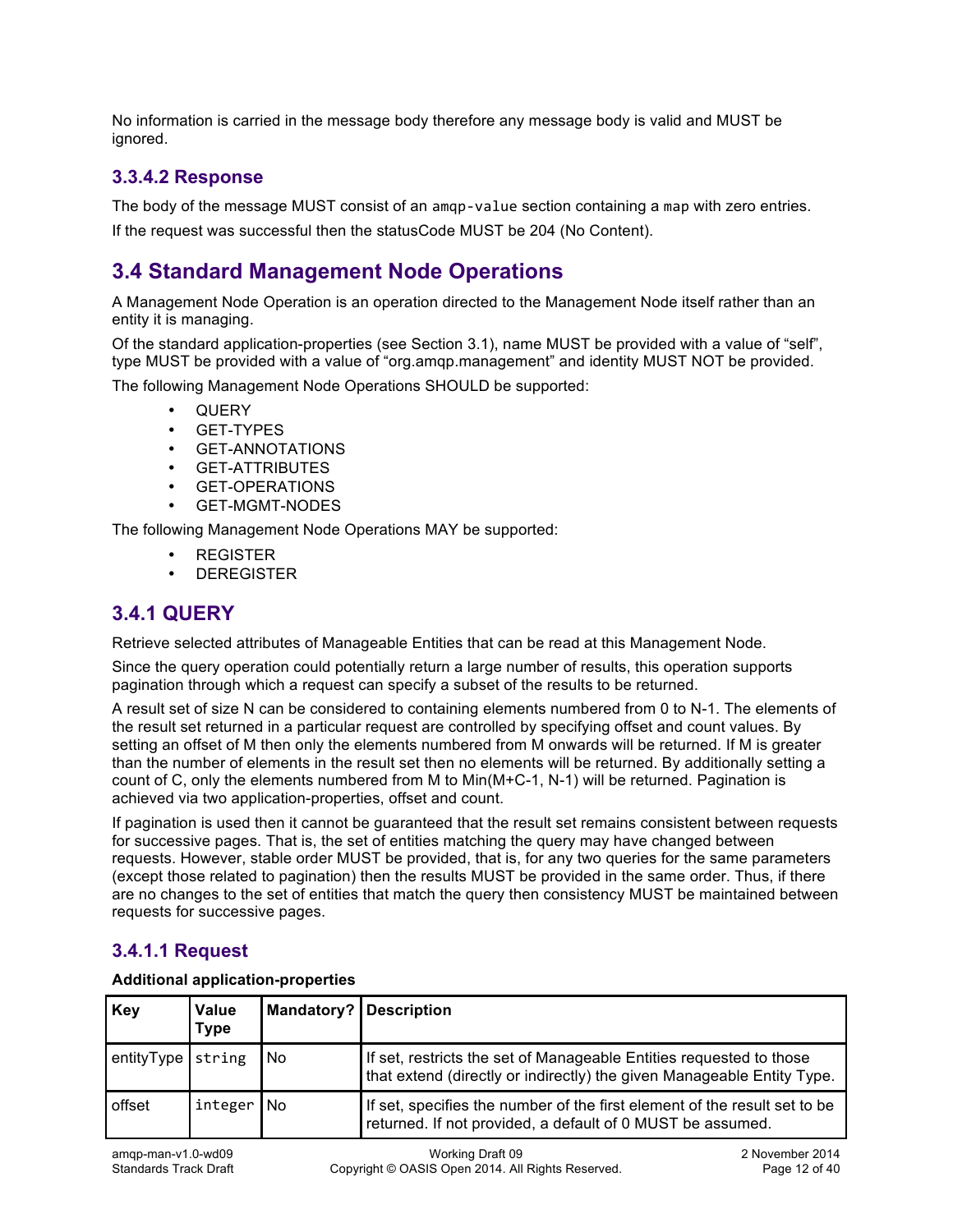| l count | integer No | If set, specifies the number of entries from the result set to return. If |
|---------|------------|---------------------------------------------------------------------------|
|         |            | not provided, all results from 'offset' onwards MUST be returned.         |

#### **Body**

The body of the message MUST consist of an amqp-value section containing a map which MUST have the following entries, where all keys MUST be of type string:

| Key            | <b>Value Type</b> | <b>Description</b>                                                                                                                                                                                                                                             |
|----------------|-------------------|----------------------------------------------------------------------------------------------------------------------------------------------------------------------------------------------------------------------------------------------------------------|
| attributeNames | list (of strings) | A list of strings representing the names of the<br>attributes of the Manageable Entities being requested.<br>The list MUST NOT contain duplicate elements. If<br>the list contains no elements then this indicates that<br>all attributes are being requested. |

### **3.4.1.2 Response**

If the request was successful, then the statusCode MUST be 200 (OK) and the applicationproperties MUST contain the same set of application-properties that was provided in the request. The values MUST be the same as those requested except the following:

| Key     | <b>Value Type</b> | <b>Description</b>                                                                                                                                                                                                                         |
|---------|-------------------|--------------------------------------------------------------------------------------------------------------------------------------------------------------------------------------------------------------------------------------------|
| l count | integer           | Specifies the number of entries from the result set<br>being returned. Note that the value of count MUST be<br>the same as number of elements in the list value<br>associated with the results key in the body of the<br>response message. |

The body of the message MUST consist of an amqp-value section containing a map which MUST have the following entries, where all keys MUST be of type string:

| <b>Key</b>     | <b>Value Type</b> | <b>Description</b>                                                                                                                                                                                                                                                                                                                                                                                                                                                                                                                 |
|----------------|-------------------|------------------------------------------------------------------------------------------------------------------------------------------------------------------------------------------------------------------------------------------------------------------------------------------------------------------------------------------------------------------------------------------------------------------------------------------------------------------------------------------------------------------------------------|
| attributeNames | list (of strings) | A list of strings where each element represents an<br>attribute name. If the attributeNames passed in the<br>body of the request contained a non-empty list then<br>this value MUST consist of the exact same sequence<br>of strings. If the body of the request did not contain<br>an attributeNames entry then this value MUST contain<br>the union of all attribute names for all Manageable<br>Entity Types that match the query.                                                                                              |
| results        | list (of lists)   | This value provides the portion of the result set being<br>requested (as controlled by offset and count). Each<br>element MUST provide the list of attribute values for<br>a single Manageable Entity where the values are<br>positionally-correlated with the names in the<br>attributeNames entry. In the case where an attribute<br>name is not applicable for a particular Manageable<br>Entity then the corresponding value should be null.<br>If the result set is empty then this value MUST be a<br>list of zero elements. |

## **3.4.2 GET-TYPES**

Retrieve the list of Manageable Entity Types that can be managed via this Management Node.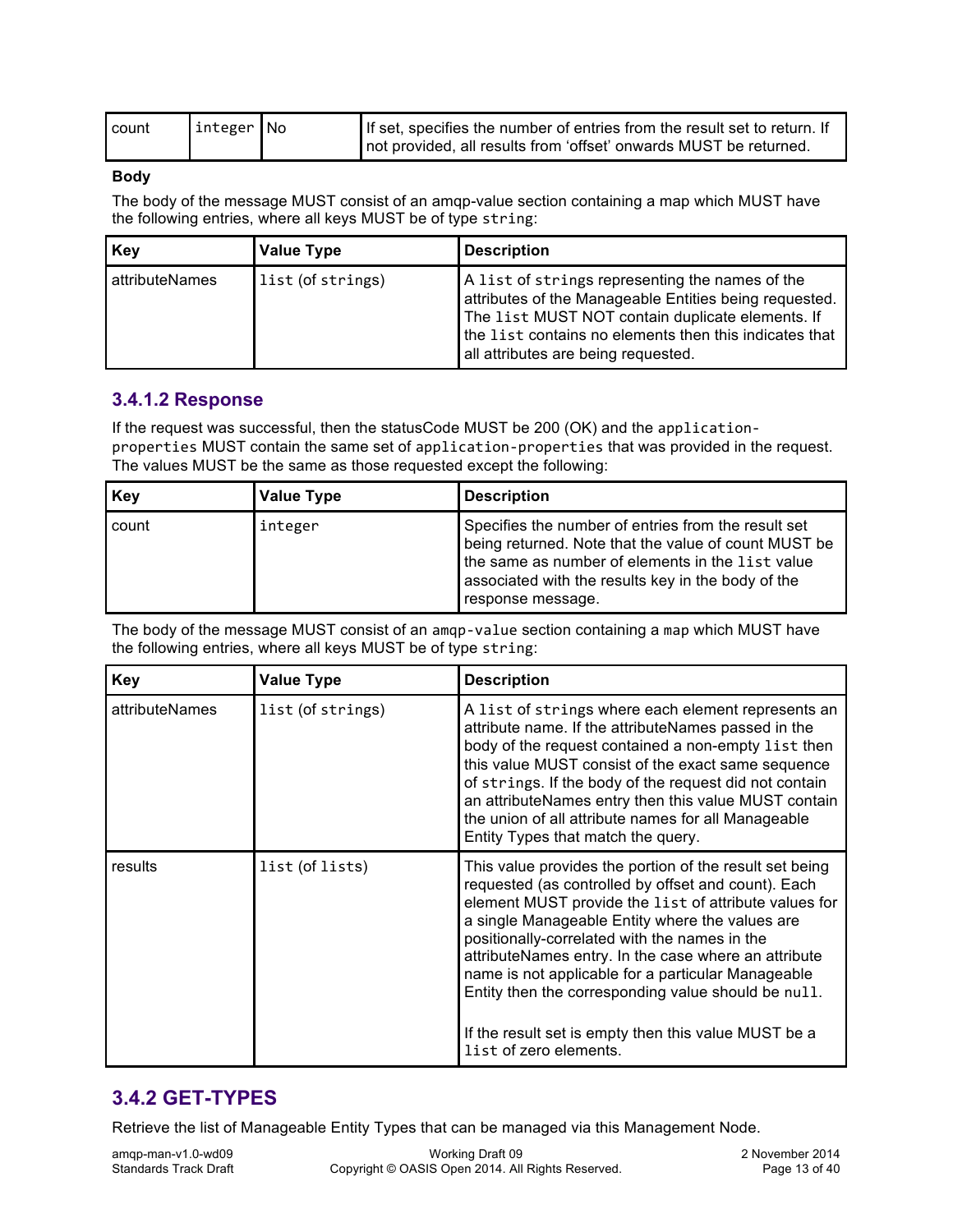### **3.4.2.1 Request**

| Key                  | <b>Value</b><br>Type | Mandatory?   Description |                                                                                                                                                    |
|----------------------|----------------------|--------------------------|----------------------------------------------------------------------------------------------------------------------------------------------------|
| entityType string No |                      |                          | If set, restricts the list of Manageable Entity Types requested to those<br>that extend (directly or indirectly) the given Manageable Entity Type. |

#### **Body**

No information is carried in the message body therefore any message body is valid and MUST be ignored.

### **3.4.2.2 Response**

If the request was successful then the statusCode MUST be 200 (OK) and the body of the message MUST consist of an amqp-value section containing a map. The keys in the map MUST be the set of Manageable Entity Types on which Management Operations can be performed. For any given key, the value MUST be a list of strings representing the Manageable Entity Types that this Manageable Entity Type extends.

### **3.4.3 GET-ANNOTATIONS**

Retrieve the list of Type Annotations implemented by each Manageable Entity Type.

### **3.4.3.1 Request**

#### **Additional application-properties**

| Key                  | <b>Value</b><br><b>Type</b> | <b>Mandatory? Description</b> |                                                                                                                                                                                                                                                                                           |  |
|----------------------|-----------------------------|-------------------------------|-------------------------------------------------------------------------------------------------------------------------------------------------------------------------------------------------------------------------------------------------------------------------------------------|--|
| entityType string No |                             |                               | If set, restricts the list of Manageable Entity Types for which data is<br>returned to those that extend (directly or indirectly) the given<br>Manageable Entity Type. If not set then the request is for all<br>Manageable Entity Types that can be managed via this Management<br>Node. |  |

#### **Body**

No information is carried in the message body therefore any message body is valid and MUST be ignored.

#### **3.4.3.2 Response**

If the request was successful then the statusCode MUST be 200 (OK) and the body of the message MUST consist of an amqp-value section containing a map. The keys in the map MUST be the set of Manageable Entity Types on which Management Operations can be performed (or that subset of Manageable Entity Types for which information was requested). For any given key, the value MUST be a list of strings representing the names of the Type Annotations that this Manageable Entity Type implements.

### **3.4.4 GET-ATTRIBUTES**

Retrieve the lists of attribute names for the given Manageable Entity Types.

### **3.4.4.1 Request**

#### **Additional application-properties**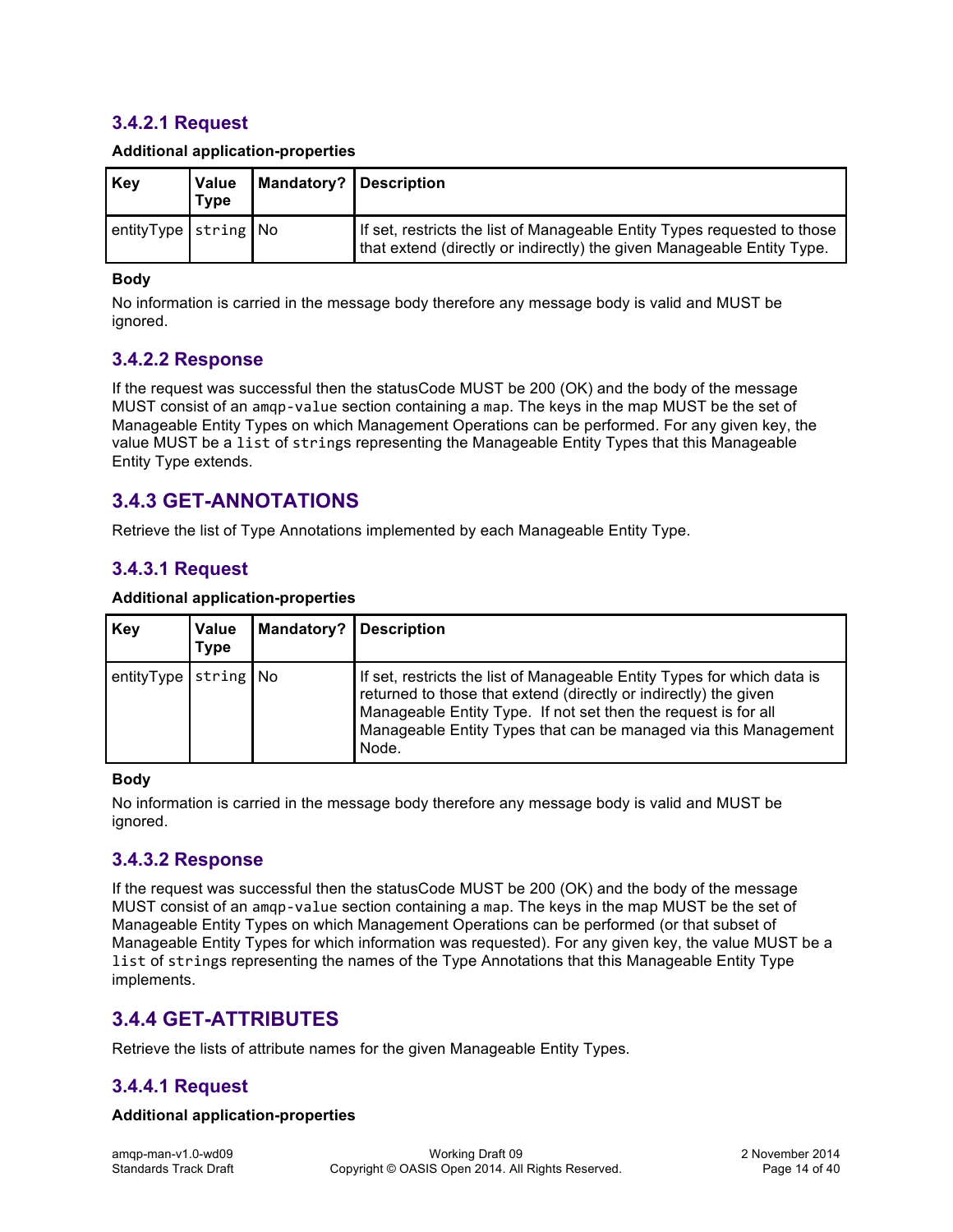| Key                  | <b>Value</b><br><b>Type</b> | <b>Mandatory? Description</b> |                                                                                                |  |
|----------------------|-----------------------------|-------------------------------|------------------------------------------------------------------------------------------------|--|
| entityType string No |                             |                               | If set, restricts the request to include entries only for the Manageable<br>Entity Type given. |  |

#### **Body**

No information is carried in the message body therefore any message body is valid and MUST be ignored.

### **3.4.4.2 Response**

If the request was successful then the statusCode MUST be 200 (OK) and the body of the message MUST contain a map. The keys in the map MUST be the set of Manageable Entity Types for which attribute names are being provided. For any given key, the value MUST be a list of strings representing the attribute names that this Manageable Entity Type possesses. It should be noted that for each entry in the map, the attribute names returned MUST be only those defined by the associated Manageable Entity Type rather than those that are defined by other Manageable Entity Types that extend it. For any given Manageable Entity Type, the set of attribute names returned MUST include every attribute name defined by Manageable Entity Types that it extends, either directly or indirectly.

## **3.4.5 GET-OPERATIONS**

Retrieve the list of Management Operations (and the arguments they take) which can be performed via this Management Node.

### **3.4.5.1 Request**

| Key                               | <b>Value</b><br><b>Type</b> | Mandatory? Description |                                                                                                |
|-----------------------------------|-----------------------------|------------------------|------------------------------------------------------------------------------------------------|
| $ $ entity Type $ $ string $ $ No |                             |                        | If set, restricts the request to include entries only for the Manageable<br>Entity Type given. |

#### **Additional application-properties**

#### **Body**

No information is carried in the message body therefore any message body is valid and MUST be ignored.

#### **3.4.5.2 Response**

If the request was successful then the statusCode MUST be 200 (OK) and the body of the message MUST consist of an amqp-value section containing a map. The keys in the map MUST be the set of Manageable Entity Types for which the list of Management Operations is being provided. For any given key, the value MUST itself be a map, where each key is the string name of a Management Operation that can be performed against this Manageable Entity Type via this Management Node, and the value for a given key is a list of strings giving the names of the arguments (passed via the applicationproperties of a request message) which the operation defines. For any given Manageable Entity Type, the set of operations returned MUST include every operation supported by Manageable Entity Types that it extends, either directly or indirectly.

### **3.4.6 GET-MGMT-NODES**

Retrieve the list of addresses of other Management Nodes which this Management Node is aware of.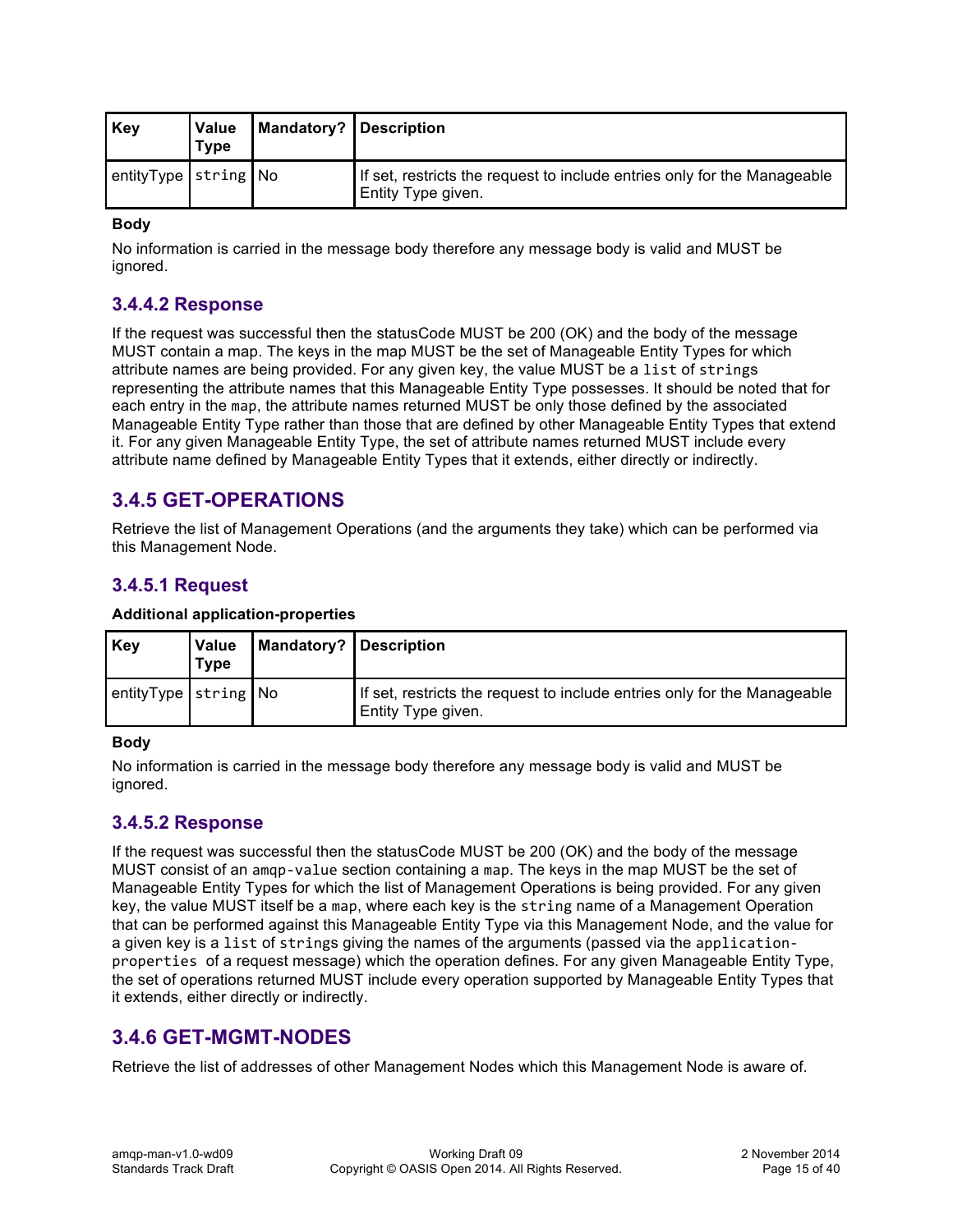### **3.4.6.1 Request**

#### **Additional application-properties**

#### None

#### **Body**

No information is carried in the message body therefore any message body is valid and MUST be ignored.

### **3.4.6.2 Response**

If the request was successful then the statusCode MUST be 200 (OK) and the body of the message MUST consist of an amqp-value section containing a list of addresses of other Management Nodes known by this Management Node (each element of the list thus being a string). If no other Management Nodes are known then the amqp-value section MUST contain a list of zero elements.

### **3.4.7 REGISTER**

Register a Management Node.

### **3.4.7.1 Request**

#### **Additional application-properties**

| <b>Key</b> | <b>Value</b><br>Туре | <b>I Mandatory? Description</b> |                                                   |
|------------|----------------------|---------------------------------|---------------------------------------------------|
| address    | string Yes           |                                 | Defines the address of the node being registered. |

#### **Body**

No information is carried in the message body therefore any message body is valid and MUST be ignored.

#### **3.4.7.2 Response**

No information is carried in the message body therefore any message body is valid and MUST be ignored.

If the request was successful then the statusCode MUST be 200 (OK). Upon a successful registration, the address of the registered Management Node will be present in the list of known Management Nodes returned by subsequent GET-MGMT-NODES operations.

### **3.4.8 DEREGISTER**

Delete the registration of a Management Node.

### **3.4.8.1 Request**

#### **Additional application-properties**

| Key     | Value<br>Type | Mandatory? Description                              |  |
|---------|---------------|-----------------------------------------------------|--|
| address | string Yes    | Defines the address of the node being deregistered. |  |

#### **Body**

The body of the message MUST be empty.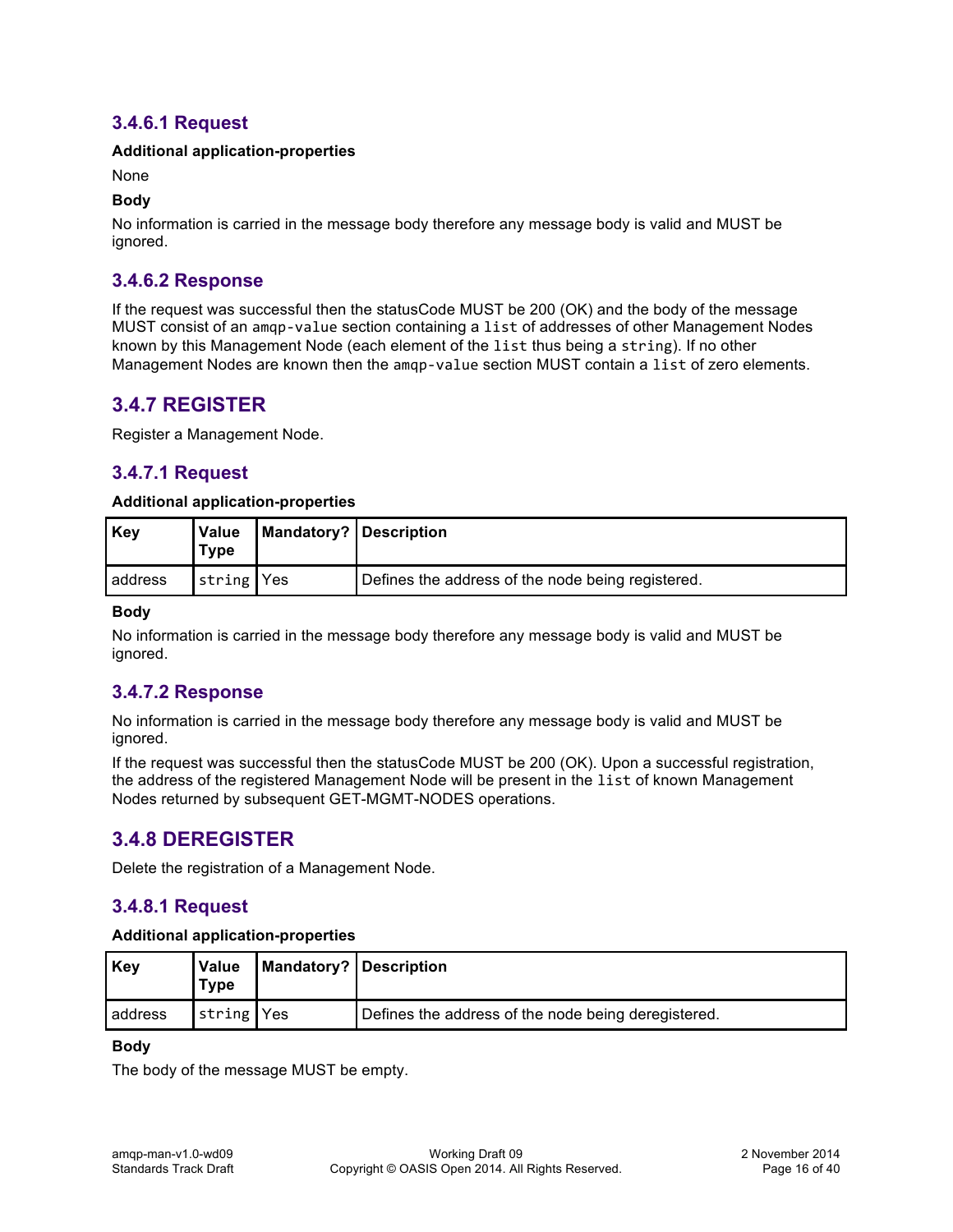## **3.4.8.2 Response**

No information is carried in the message body therefore any message body is valid and MUST be ignored.

If the request was successful then the statusCode MUST be 200 (OK). Upon a successful deregistration, the address of the unregistered Management Node will not be present in the list of known Management Nodes returned by subsequent GET-MGMT-NODES operations.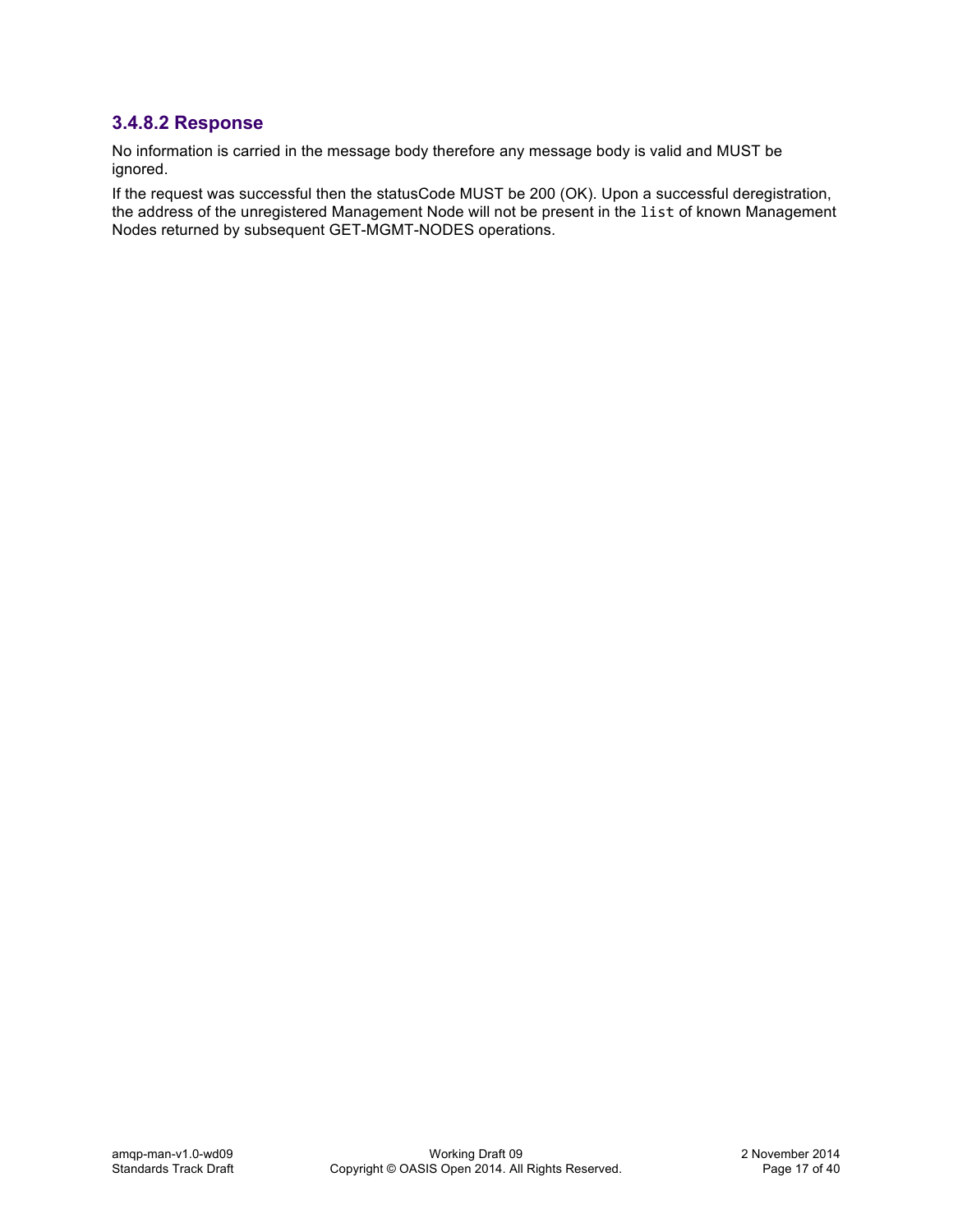# **4 Request / Response Pattern**

AMQP Management Operations follow a request response pattern using Transfer messages after a Connection, Session, and Links have been established

TODO: Is this section sufficiently documented in "Attach to the Management Node" (5.1) ?

- Create link to request node
	- $\circ$  attach(src=null; tgt="q1")
- Link to response queue/creating the back channel
	- o attach(tgt=<client\_container>\$<client\_generated\_id>; src="q1")
- Message.reply\_to="<client\_container>\$<client\_generated\_id>"
- Separator is a "topological separator"
	- $\circ$  Need to define separator,  $\circ$  is a placeholder
- Note this is not synchronous correlated request/response. This is not only for RPC.
	- $\circ$  Multiple "response" messages may be initiated for a single "request"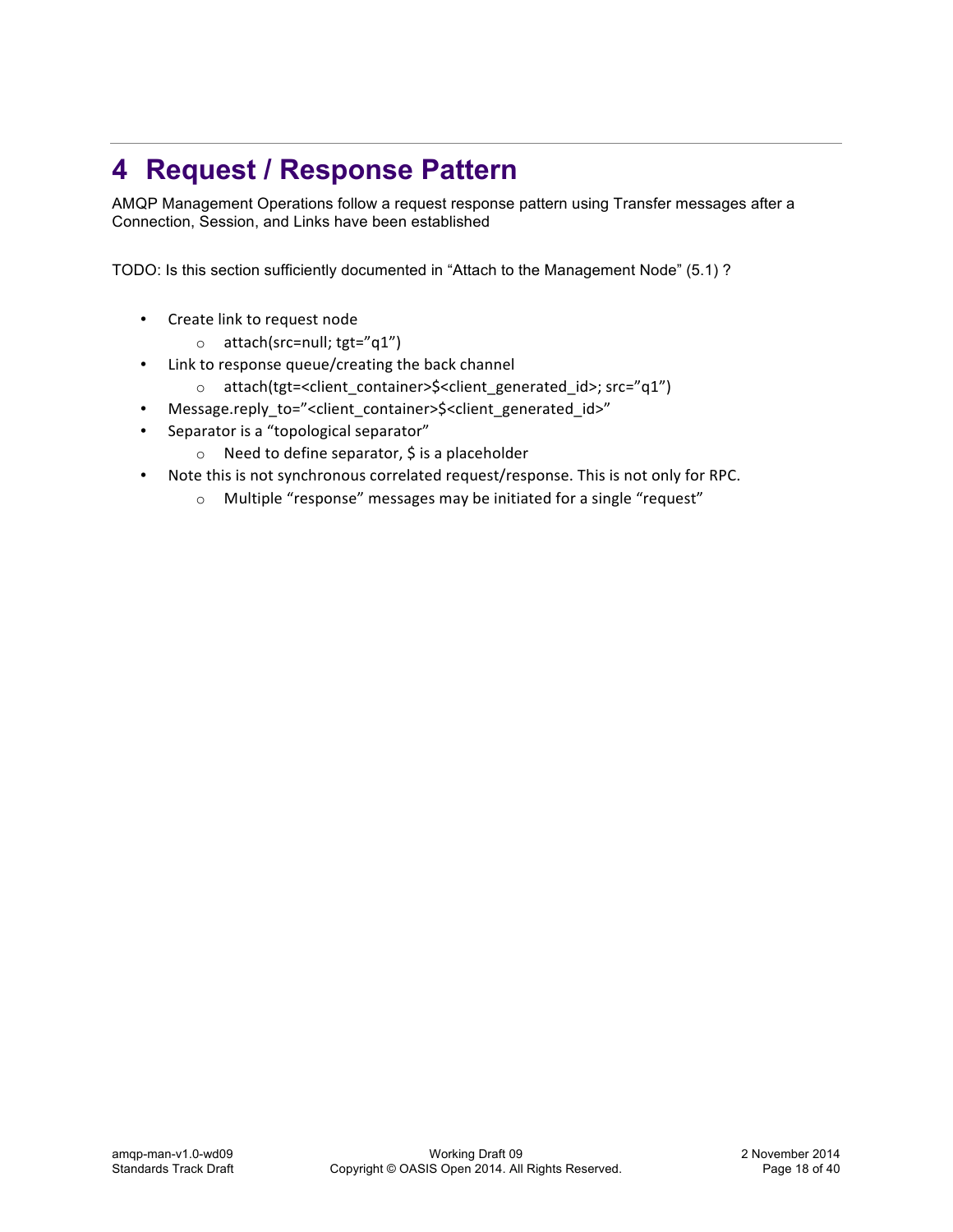# **5 Examples**

## **TODO – this section needs a refresh following changes made above. Ignore for now.**

This section is non-normative.

The following examples use pseudo code. AMQP performative and type names correspond to definitions in the **[AMQP]** specification.

## **5.1 Attach to the Management Node**

```
// create a link to the management node for sending management requests
requestLink = session.startach(role:	SENDER,	
      target: { address: "$management" }
)
// create a link for receiving responses from the management node
responseLink	=	session.attach(
      role:	RECEIVER,	
      target: { address: "$management" },
      source: { address: "/myaddress" }
)
```
TODO: need explanation of /myaddress address; refer to global addressing.

## **5.2 Create a Resource**

The below example illustrates successful creation of a resource.

```
// transfer a request message
requestLink.sendTransfer(
      Message(
             properties: {
                    correlation-id:	1,
                    to:	"$management",
                    reply-to:	"/myaddress"	
             },
             application-properties: {
                    "name"	->	"newQueue",
                    "operation" -> "CREATE",
                    "type"	->	"org.example.queue"
```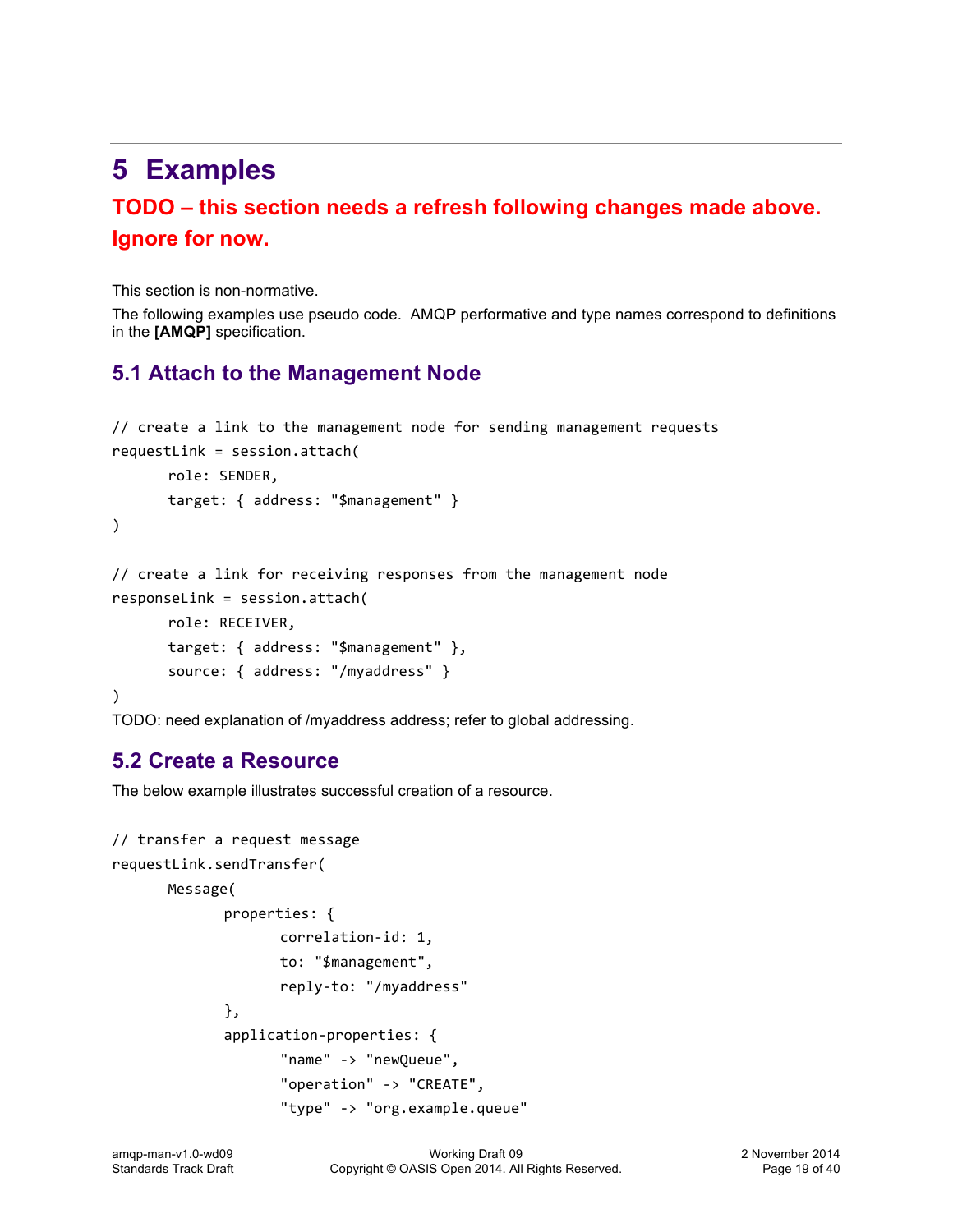```
},
                application-data: AmqpValue(
                        Map(
                                 //	type	specific	properties
                                 "max_size"	->	"2000Mb"			 				
                        )
                )
        \lambda\lambda
```
// Receive the response message from the response link responseMessage = responseLink.receiveTransfer()

```
// responseMessage will be of the form:
// Message(
// properties: {
// correlation-id: 1,
// to:	"/myaddress"	
\frac{1}{2}, \frac{1}{2}, \frac{1}{2}// application-properties: {
// \blacksquare "operation" -> "CREATE",
\frac{1}{2} \frac{1}{201} \frac{1}{201}// The "statusDescription" -> "Created",
// "type"	->	"com.example.broker.queue"	
// \},
// application-data: AmqpValue(
// Map(
// type specific properties
// "name"	->	"newQueue",
\frac{1}{2} \frac{1}{2} \frac{1}{2} \frac{1}{2} \frac{1}{2} \frac{1}{2} \frac{1}{2} \frac{1}{2} \frac{1}{2} \frac{1}{2} \frac{1}{2} \frac{1}{2} \frac{1}{2} \frac{1}{2} \frac{1}{2} \frac{1}{2} \frac{1}{2} \frac{1}{2} \frac{1}{2} \frac{1}{2} \frac{1}{2} \frac{1}{2} // "type"	->	"com.example.broker.queue",
\frac{1}{2} \frac{1}{2} \frac{1}{2} \frac{1}{2} \frac{1}{2} \frac{1}{2} \frac{1}{2} \frac{1}{2} \frac{1}{2} \frac{1}{2} \frac{1}{2} \frac{1}{2} \frac{1}{2} \frac{1}{2} \frac{1}{2} \frac{1}{2} \frac{1}{2} \frac{1}{2} \frac{1}{2} \frac{1}{2} \frac{1}{2} \frac{1}{2} // "max_size"	->	"2000Mb"			 				
\frac{1}{2} )
\frac{1}{2} )
1/ )
1/
```
### **5.3 Read a Resource**

The below example illustrates successful reading of a resource.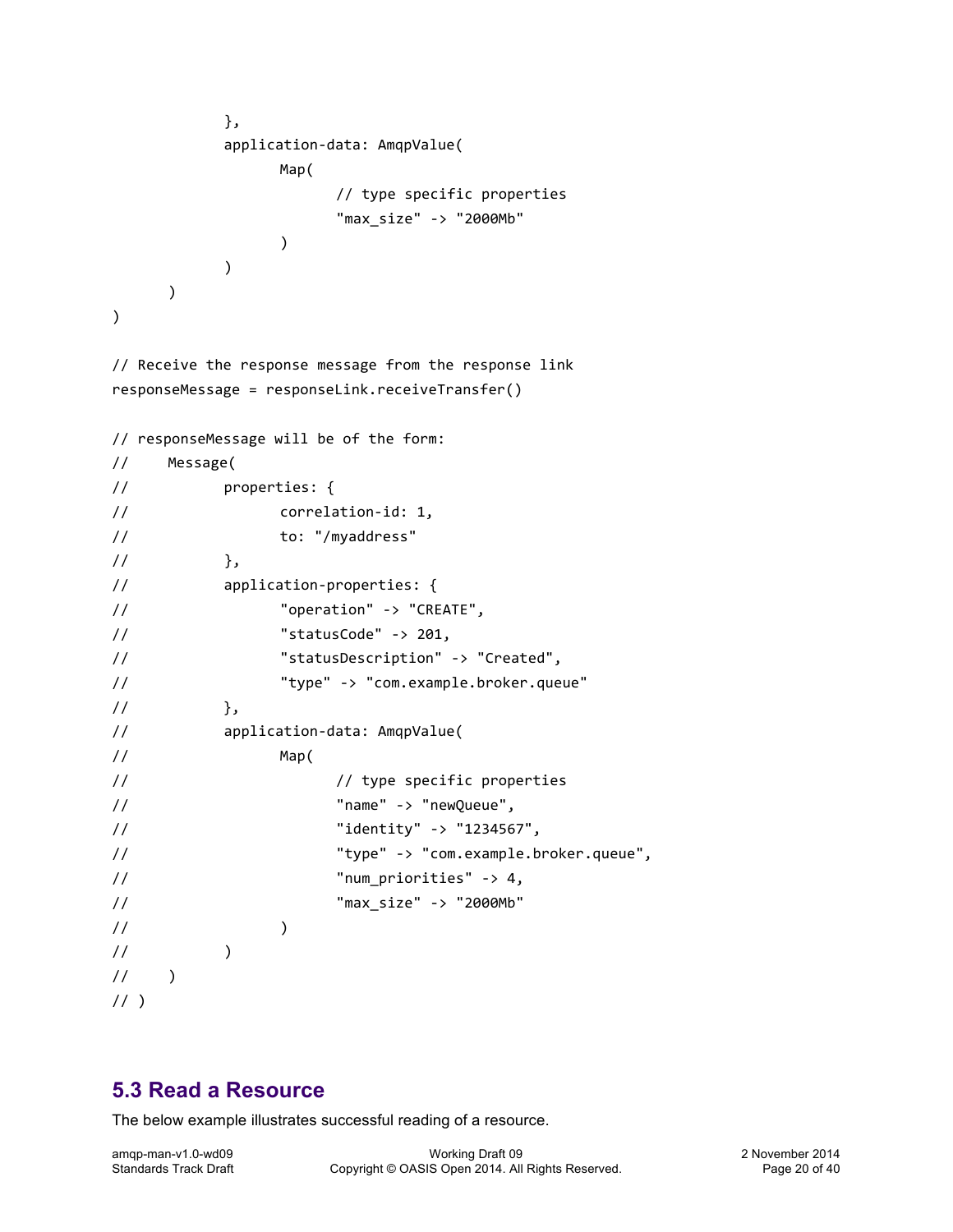```
// transfer a request message
requestLink.sendTransfer(
      Message(
             properties: {
                    message-id:	73,
                    to:	"$management",
                    reply-to:	"/myaddress"	
             },
             application-properties: {
                    "name"	->	"myQueue",
                    "operation"	->	"READ",
                    "type"	->	"com.example.broker.queue"	
             },
      		 )
)
```

```
// Receive the response message from the response link
responseMessage	=	responseLink.receiveTransfer()
```

```
// responseMessage will be of the form:
// Message(
// properties: {
// correlation-id:	73,
// to:	"/myaddress"	
\frac{1}{\sqrt{2}}, \frac{1}{\sqrt{2}}// application-properties: {
// \blacksquare "operation" -> "READ",
1/ "statusCode" -> 200,
// \blacksquare "statusDescription" -> "OK",
\frac{1}{1} },
// application-data: AmqpValue(
// Map(
// type specific properties
// "name"	->	"myQueue",
// Tidentity" -> "9876543",
// "type"	->	"com.example.broker.queue",	
// Thum_priorities" -> 4,
// "max_size"	->	"2000Mb"			 				
\frac{1}{2} )
\frac{1}{2} )
\frac{1}{2} )
```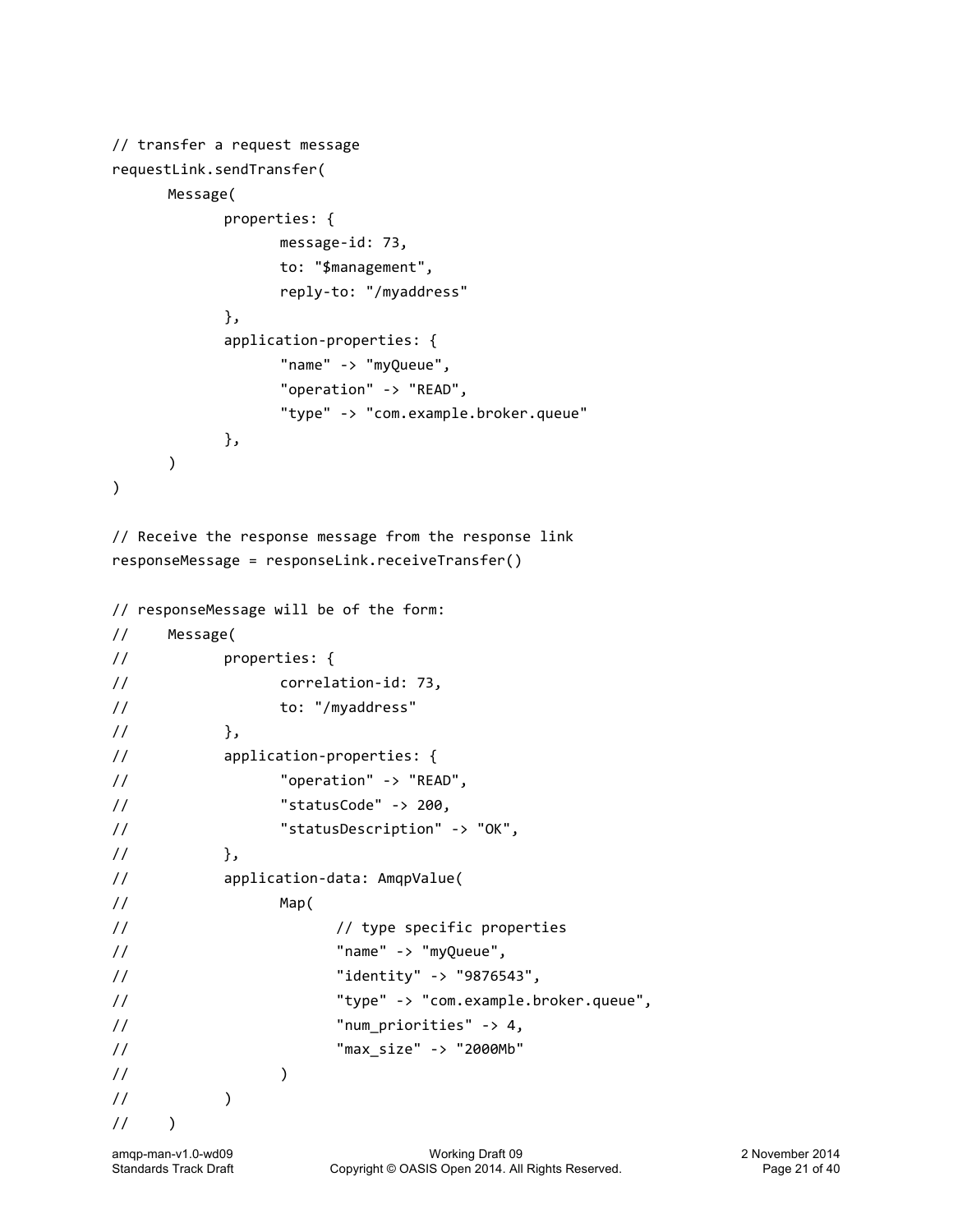## **5.4 Update a Resource**

The below example illustrates successful updating of a resource.

```
// transfer a request message
requestLink.sendTransfer(
     Message(
            properties: {
                  correlation-id:	3,
                  to:	"/myQueue$management",
                  reply-to:	"/myaddress"	
            },
            application-properties: {
                  "name"	->	"myQueue",
                  "operation"	->	"UPDATE",
                  "type"	->	"com.example.broker.queue"	
            },
            application-data: AmqpValue(
                  Map(
                        "max_size"	->	"3000Mb"			 				
                  )
            )
      		 )
)
// Receive the response message from the response link
responseMessage	=	responseLink.receiveTransfer()
// responseMessage will be of the form:
// Message(
// properties: {
// correlation-id:	3,
// reply-to:	"/myaddress"	
\frac{1}{3},
// application-properties: {
// \blacksquare "operation" -> "UPDATE",
1/ "statusCode" -> 200,
// The "statusDescription" -> "OK",
\frac{1}{1} },
```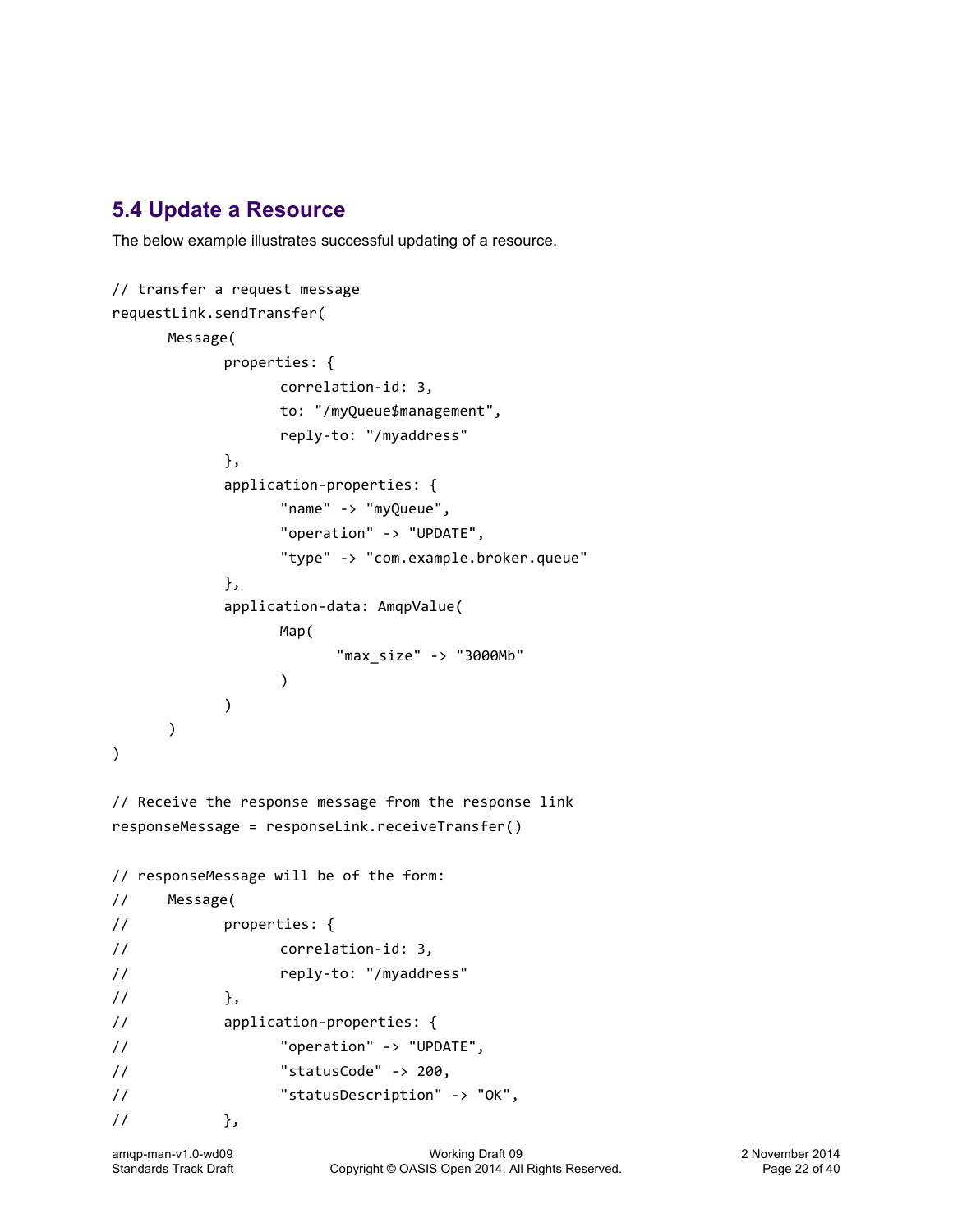```
// application-data: AmqpValue(
// Map(
// type specific properties
// "name"	->	"myQueue",
// "identity"	->	"9876543",
// "type"	->	"com.example.broker.queue",	
\frac{1}{2} \frac{1}{2} \frac{1}{2} \frac{1}{2} \frac{1}{2} \frac{1}{2} \frac{1}{2} \frac{1}{2} \frac{1}{2} \frac{1}{2} \frac{1}{2} \frac{1}{2} \frac{1}{2} \frac{1}{2} \frac{1}{2} \frac{1}{2} \frac{1}{2} \frac{1}{2} \frac{1}{2} \frac{1}{2} \frac{1}{2} \frac{1}{2} // The max size" -> "3000Mb" // the max size is updated
\frac{1}{2} )
\frac{1}{2} )
\frac{1}{2} )
```
## **5.5 Update a Resource (but fail)**

The below example illustrates a response if an update operation fails. In this case, the user attempts to change the number of priorities allowed by the queue.

```
// transfer a request message
requestLink.sendTransfer(
      Message(
             properties: {
                    correlation-id:	37,
                    to:	"$management",
                    reply-to:	"/myaddress"	
             },
              application-properties: {
                     "name"	->	"myQueue",
                     "operation"	->	"UPDATE",
                     "type"	->	"com.example.broker.queue"	
             },
             application-data: AmqpValue(
                    Map(
                            "num_priorities"	->	"5"			 				
                    )
              )
      		 )
)
// Receive the response message from the response link
responseMessage	=	responseLink.receiveTransfer()
```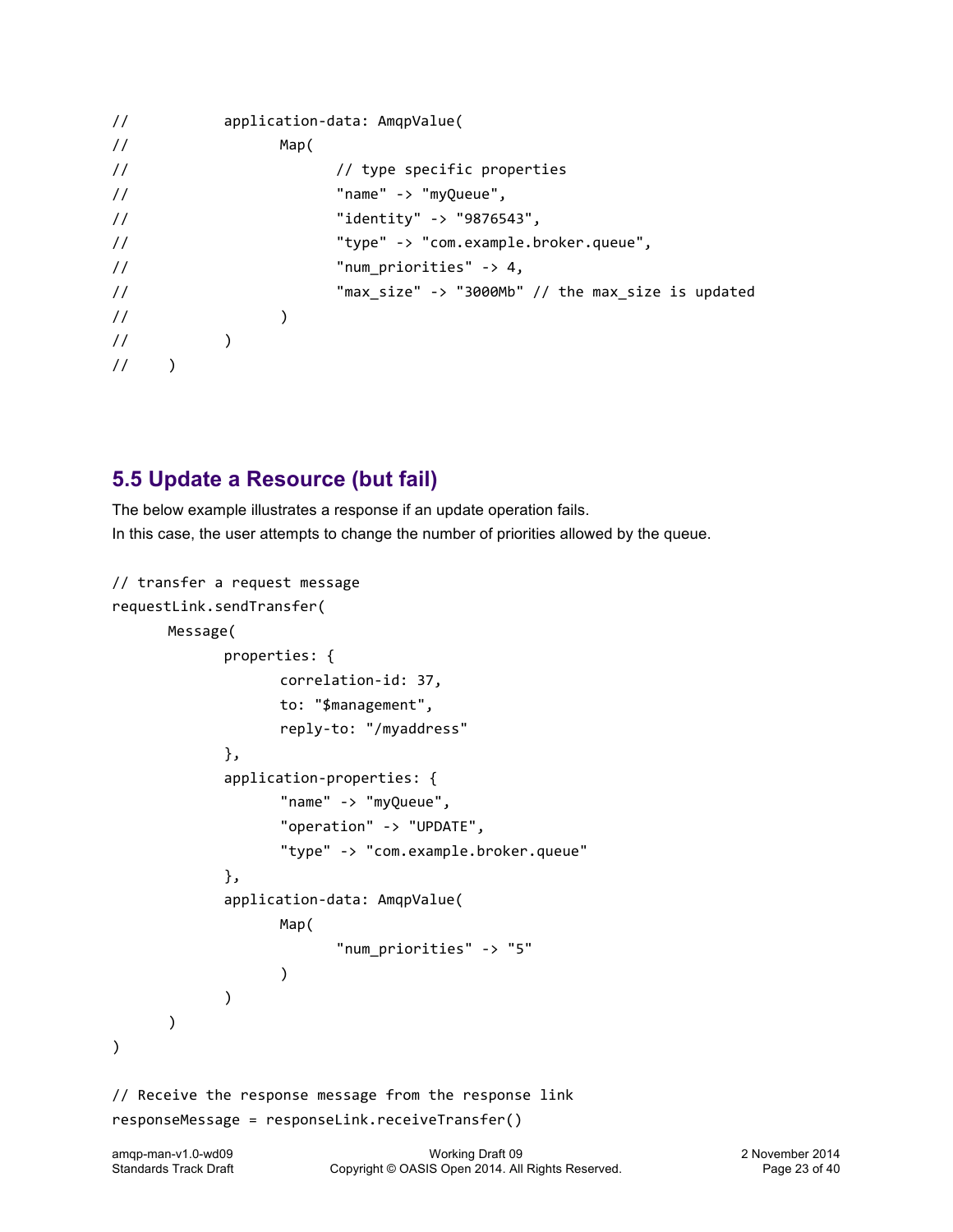```
// responseMessage will be of the form:
// Message(
// properties: {
// correlation-id:	37,
// reply-to:	"/myaddress"	
\frac{1}{3},
// application-properties: {
// \blacksquare "operation" -> "UPDATE",
\frac{1}{2} \frac{1}{2} \frac{1}{2} \frac{1}{2} \frac{1}{2} \frac{1}{2} \frac{1}{2} \frac{1}{2} \frac{1}{2} \frac{1}{2} \frac{1}{2} \frac{1}{2} \frac{1}{2} \frac{1}{2} \frac{1}{2} \frac{1}{2} \frac{1}{2} \frac{1}{2} \frac{1}{2} \frac{1}{2} \frac{1}{2} \frac{1}{2} // The statusDescription" -> "Bad Request: Cannot update number of
// state of the contract of the contract of the priority levels",
\frac{1}{2} \frac{1}{2} \frac{1}{2}\frac{1}{2} )
```
## **5.6 Delete a Resource**

The below example illustrates successful deleting of a resource.

```
// transfer a request message
requestLink.sendTransfer(
      Message(
             properties: {
                    correlation-id:	4,
                    to:	"$management",
                    reply-to:	"/myaddress"	
             },
             application-properties: {
                    "name"	->	"myQueue",
                    "operation" -> "DELETE",
                    "type"	->	"com.example.broker.queue"	
             }
      		 )
)
// Receive the response message from the response link
responseMessage	=	responseLink.receiveTransfer()
// responseMessage will be of the form:
// Message(
```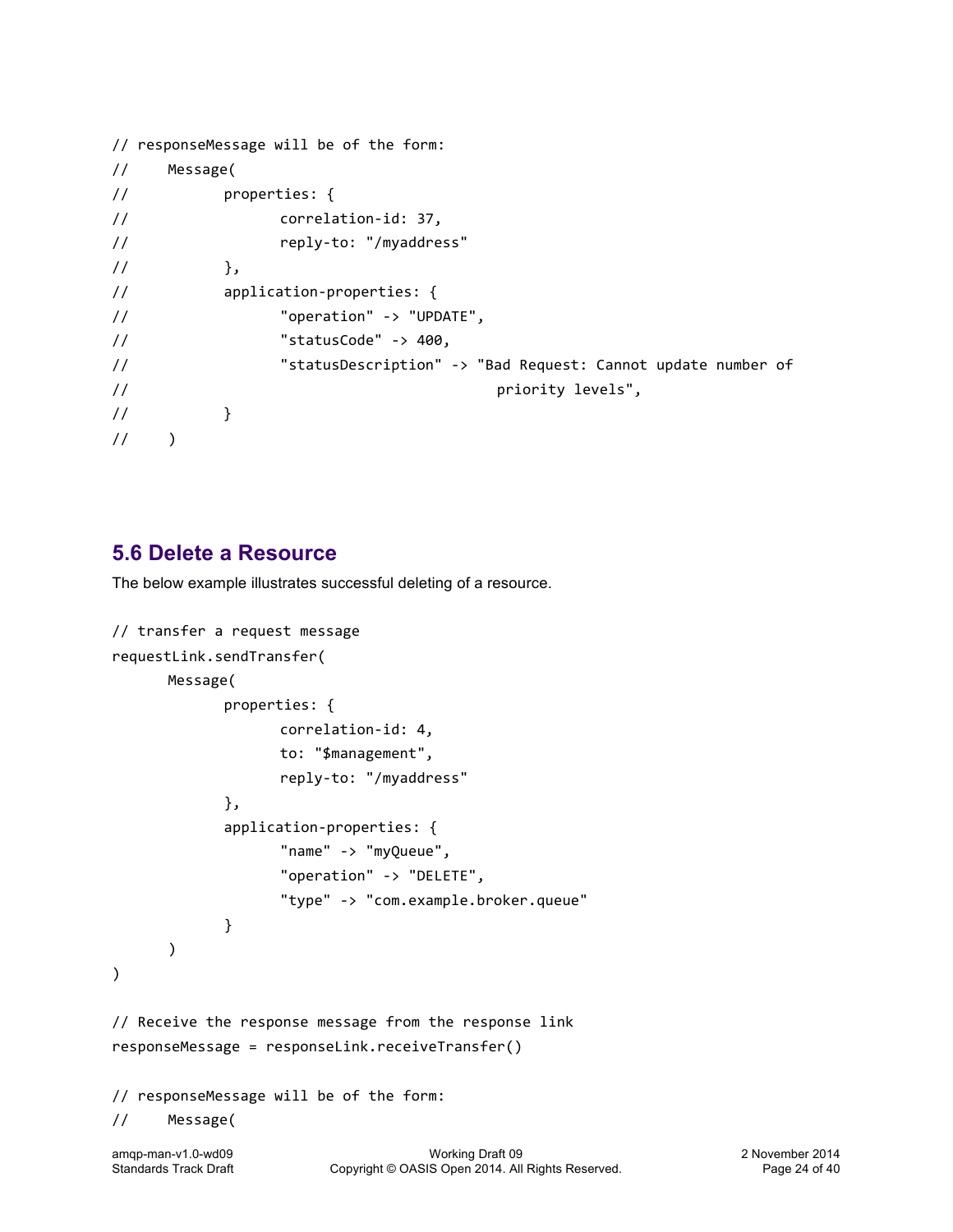```
// properties: {
// correlation-id: 4,
// reply-to:	"/myaddress"	
\frac{1}{3},
// application-properties: {
// \blacksquare "operation" -> "DELETE",
\frac{1}{2} \frac{1}{204} \frac{1}{204}// The "statusDescription" -> "No Content",
// \qquad \qquad }
\frac{1}{2} )
```
## **5.7 Delete a Resource (but fail)**

The below example illustrates a response if a delete operation fails. In this case, the user attempts to delete a resource that does not exist.

```
// transfer a request message
requestLink.sendTransfer(
      Message(
            properties: {
                  correlation-id:	49,
                  to:	"$management",
                  reply-to:	"/myaddress"	
            },
            application-properties: {
                  "name"	->	"myQueue",
                  "operation" -> "DELETE",
                  "type"	->	"com.example.broker.queue"	
            }
      		 )
)
// Receive the response message from the response link
responseMessage	=	responseLink.receiveTransfer()
// responseMessage will be of the form:
// Message(
// properties: {
// correlation-id:	49,
// reply-to:	"/myaddress"	
\frac{1}{2},
// application-properties: {
```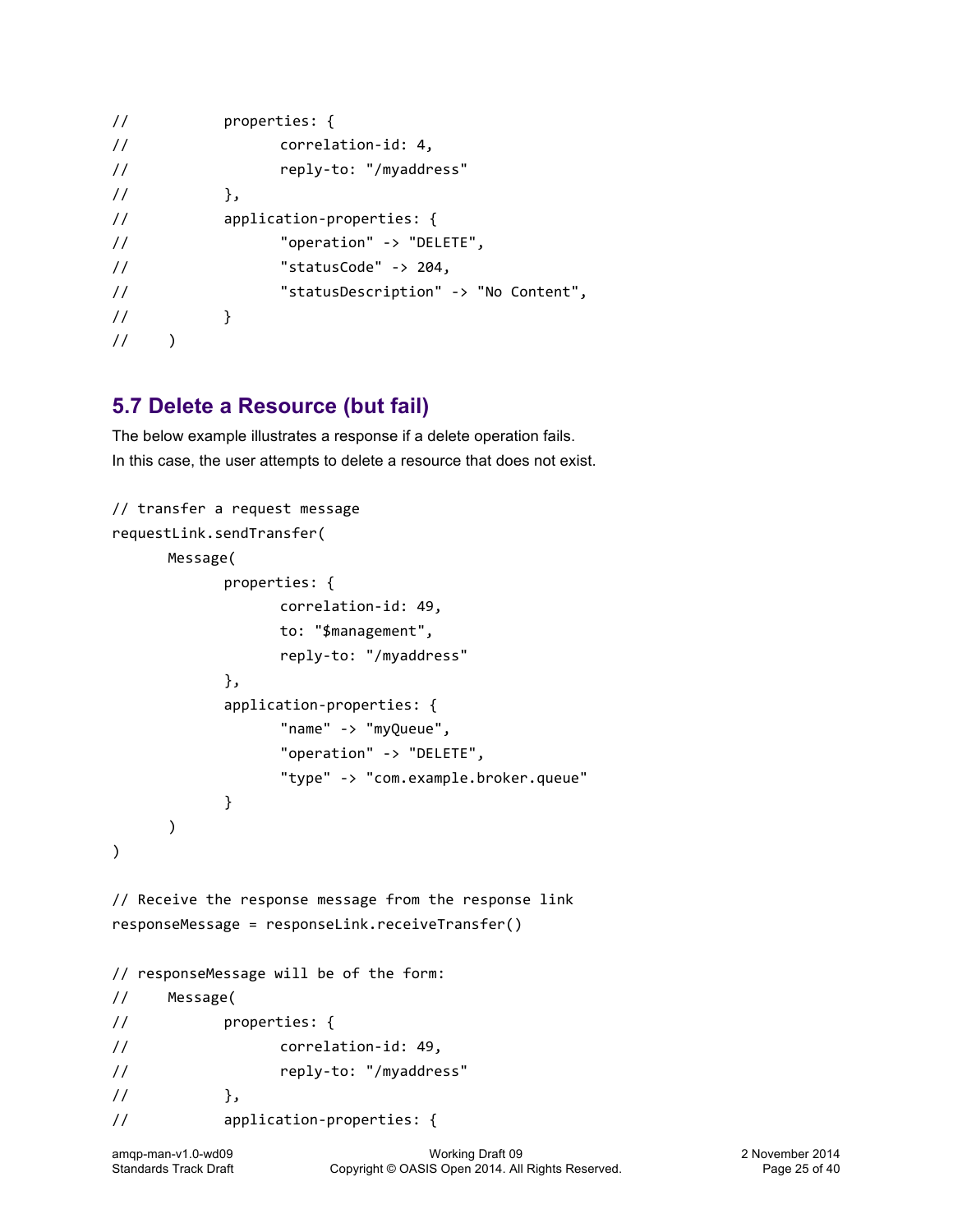```
// \blacksquare "operation" -> "DELETE",
// The "statusCode" -> 404,
// The "statusDescription" -> "Not Found",
// \}\frac{1}{2} )
```
## **5.8 Read All Resources**

The below example illustrates successful reading of all resources .

```
// transfer a request message
requestLink.sendTransfer(
      Message(
              properties: {
                     message-id: 105,
                     to:	"$management",
                     reply-to:	"/myaddress"	
              },
              application-properties: {
                     "name"	->	"self",
                     "operation"	->	"READALL",
                     "type" -> "org.amqp.management"
              },
       \mathcal{L})
```
// Receive the response message from the response link responseMessage = responseLink.receiveTransfer()

```
// responseMessage will be of the form:
// Message(
// properties: {
// correlation-id: 105,
// to:	"/myaddress"	
\frac{1}{2}, \frac{1}{2}, \frac{1}{2}// application-properties: {
// \blacksquare "operation" -> "READALL",
\frac{1}{2} \frac{1}{200} \frac{1}{200} \frac{1}{200} \frac{1}{200}// The "statusDescription" -> "OK",
\frac{1}{1} },
// application-data: AmqpValue(
// List[
```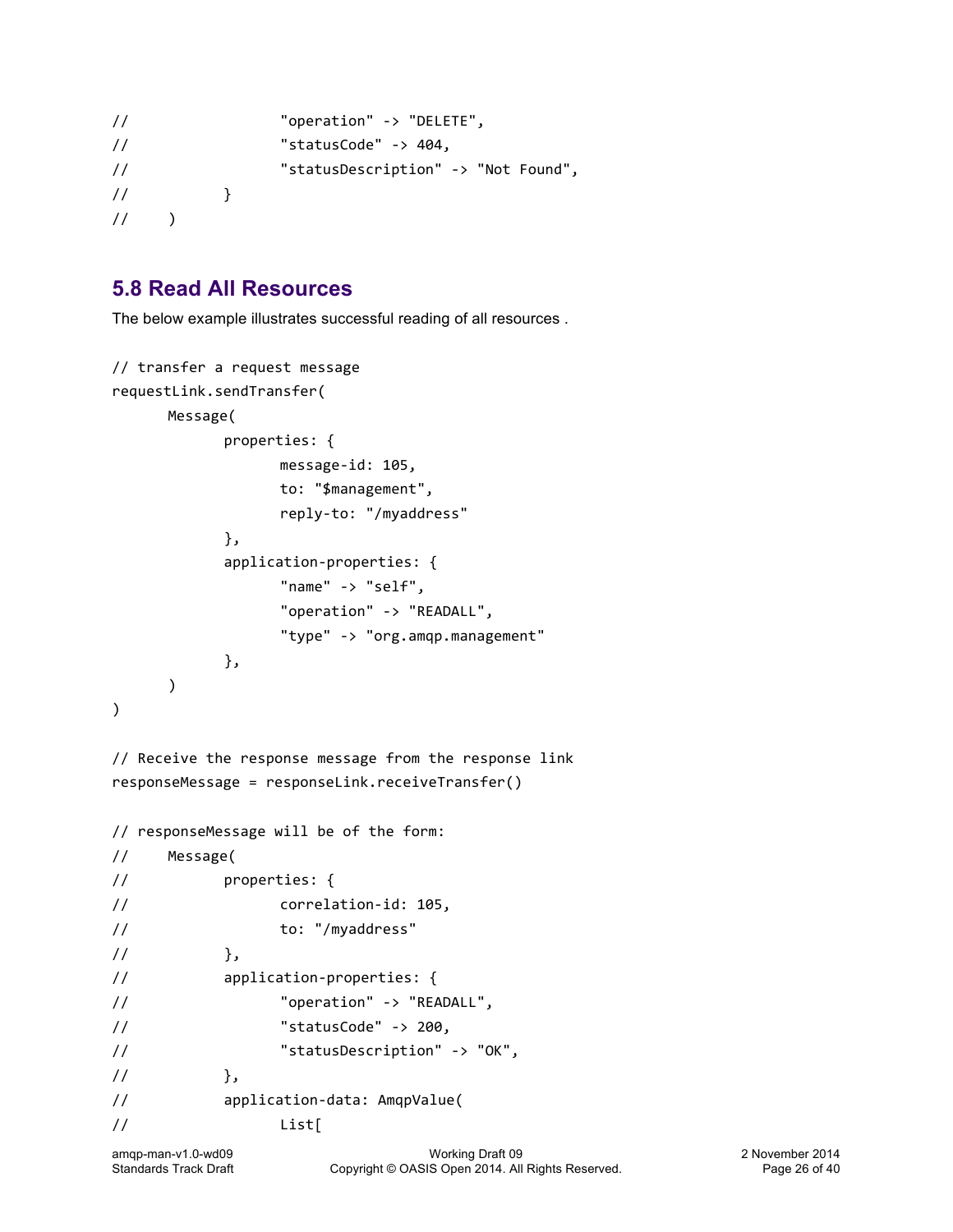```
// Map(
// type specific properties
// "name"	->	"myQueue",
// "identity"	->	"9876543",
// "type"	->	"com.example.broker.queue",	
\frac{1}{2} \frac{1}{2} \frac{1}{2} \frac{1}{2} \frac{1}{2} \frac{1}{2} \frac{1}{2} \frac{1}{2} \frac{1}{2} \frac{1}{2} \frac{1}{2} \frac{1}{2} \frac{1}{2} \frac{1}{2} \frac{1}{2} \frac{1}{2} \frac{1}{2} \frac{1}{2} \frac{1}{2} \frac{1}{2} \frac{1}{2} \frac{1}{2} // "max_size"	->	"3000Mb"			 				
\frac{1}{2} ),
// Map(
// type specific properties
// "name"	->	"newQueue",
\frac{1}{2} \frac{1}{2} \frac{1}{2} \frac{1}{2} \frac{1}{2} \frac{1}{2} \frac{1}{2} \frac{1}{2} \frac{1}{2} \frac{1}{2} \frac{1}{2} \frac{1}{2} \frac{1}{2} \frac{1}{2} \frac{1}{2} \frac{1}{2} \frac{1}{2} \frac{1}{2} \frac{1}{2} \frac{1}{2} \frac{1}{2} \frac{1}{2} // "type"	->	"com.example.broker.queue",
\frac{1}{2} \frac{1}{2} \frac{1}{2} \frac{1}{2} \frac{1}{2} \frac{1}{2} \frac{1}{2} \frac{1}{2} \frac{1}{2} \frac{1}{2} \frac{1}{2} \frac{1}{2} \frac{1}{2} \frac{1}{2} \frac{1}{2} \frac{1}{2} \frac{1}{2} \frac{1}{2} \frac{1}{2} \frac{1}{2} \frac{1}{2} \frac{1}{2} // "max_size"	->	"2000Mb"			 				
\frac{1}{2} )
\frac{1}{2} )
\frac{1}{2} )
\frac{1}{2} )
```
## **5.9 Discover Names**

The below example illustrates successful discovery of types.

```
// transfer a request message
requestLink.sendTransfer(
      Message(
             properties: {
                    message-id:	132,
                    to:	"$management",
                    reply-to:	"/myaddress"	
             },
             application-properties: {
                    "name" -> "self",
                    "operation"	->	"DISCOVER-NAMES",
                    "type"	->	"org.amqp.management"	
             },
      		 )
)
// Receive the response message from the response link
responseMessage	=	responseLink.receiveTransfer()
```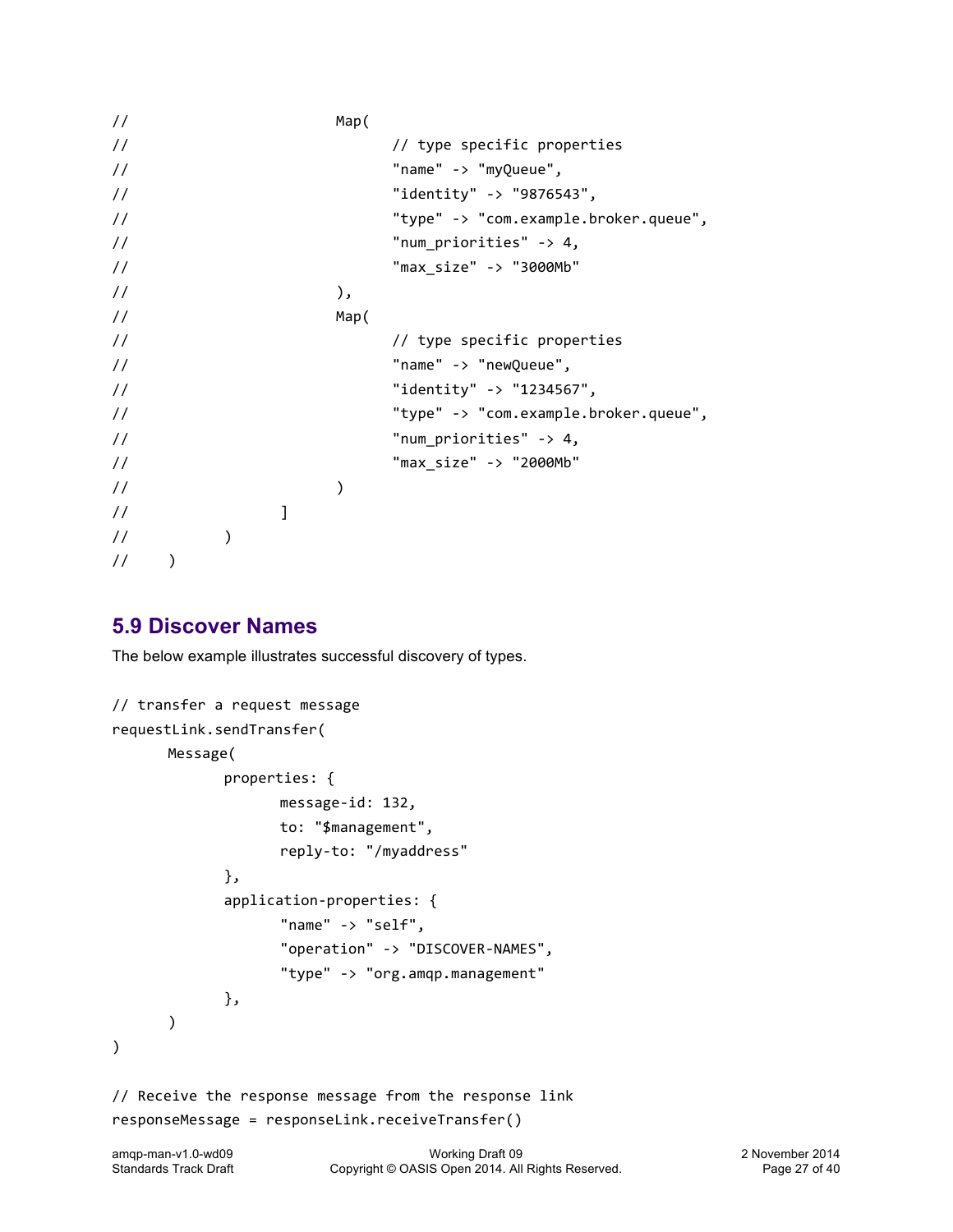```
// responseMessage will be of the form:
// Message(
// properties: {
// correlation-id: 132,
// to:	"/myaddress"	
\frac{1}{3},
// application-properties:	{
// \blacksquare "operation" -> "DISCOVER-NAMES",
\frac{1}{2} \frac{1}{200} \frac{1}{200} \frac{1}{200}// The "statusDescription" -> "OK",
\frac{1}{1} , \frac{1}{1}// application-data:	AmqpValue(
// Map(
// \blacksquare "com.example.broker.priorityqueue" -> List[
// "myQueue",
// "newqueue"
\frac{1}{2}, \frac{1}{2}, \frac{1}{2}, \frac{1}{2}, \frac{1}{2}, \frac{1}{2}, \frac{1}{2}, \frac{1}{2}, \frac{1}{2}, \frac{1}{2}, \frac{1}{2}, \frac{1}{2}, \frac{1}{2}, \frac{1}{2}, \frac{1}{2}, \frac{1}{2}, \frac{1}{2}, \frac{1}{2}, \frac{1}{2}, \frac{1}{2}, //
// Trem.example.broker.queue" -> List[
// ...
\frac{1}{2}, \frac{1}{2}, \frac{1}{2}, \frac{1}{2}, \frac{1}{2}, \frac{1}{2}, \frac{1}{2}, \frac{1}{2}, \frac{1}{2}, \frac{1}{2}, \frac{1}{2}, \frac{1}{2}, \frac{1}{2}, \frac{1}{2}, \frac{1}{2}, \frac{1}{2}, \frac{1}{2}, \frac{1}{2}, \frac{1}{2}, \frac{1}{2}, //
\frac{1}{2} )
\frac{1}{2} )
\frac{1}{2} )
```
## **5.10 Discover Types**

The below example illustrates successful discovery of types.

```
// transfer a request message
requestLink.sendTransfer(
      Message(
             properties: {
                    message-id:	132,
                    to:	"$management",
                    reply-to:	"/myaddress"	
             },
             application-properties: {
                    "name" -> "self",
                    "operation"	->	"DISCOVER-TYPES",
```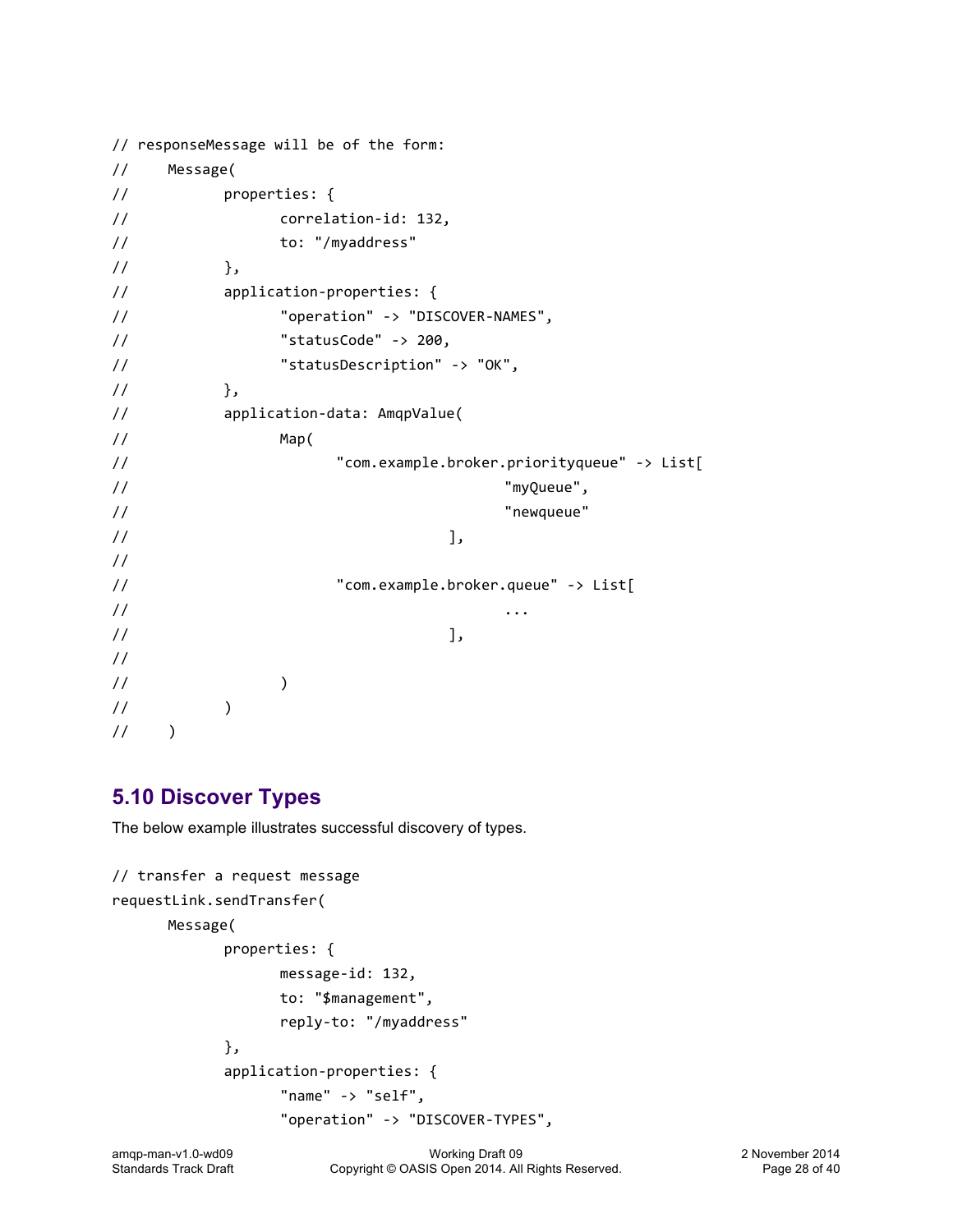```
"type"	->	"org.amqp.management"	
               },
       		 )
)
// Receive the response message from the response link
responseMessage	=	responseLink.receiveTransfer()
// responseMessage will be of the form:
// Message(
// properties: {
// correlation-id:	132,
// to:	"/myaddress"	
\frac{1}{2}, \frac{1}{2}, \frac{1}{2}// application-properties:	{
// \blacksquare "operation" -> "DISCOVER-TYPES",
\frac{1}{2} \frac{1}{200} \frac{1}{200} \frac{1}{200}// The "statusDescription" -> "OK",
\frac{1}{1} \frac{1}{1}, \frac{1}{1}// application-data:	AmqpValue(
// Map(
// "com.example.broker.priorityqueue"	->	
// List[
// "org.amqp.queue"
// "com.example.broker.priorityqueue",
\frac{1}{2}, \frac{1}{2}, \frac{1}{2}, \frac{1}{2}, \frac{1}{2}, \frac{1}{2}, \frac{1}{2}, \frac{1}{2}, \frac{1}{2}, \frac{1}{2}, \frac{1}{2}, \frac{1}{2}, \frac{1}{2}, \frac{1}{2}, \frac{1}{2}, \frac{1}{2}, \frac{1}{2}, \frac{1}{2}, \frac{1}{2}, \frac{1}{2}, //
// "com.example.broker.queue"	->	
// List[
                                                       ...
\frac{1}{2}, \frac{1}{2}, \frac{1}{2}, \frac{1}{2}, \frac{1}{2}, \frac{1}{2}, \frac{1}{2}, \frac{1}{2}, \frac{1}{2}, \frac{1}{2}, \frac{1}{2}, \frac{1}{2}, \frac{1}{2}, \frac{1}{2}, \frac{1}{2}, \frac{1}{2}, \frac{1}{2}, \frac{1}{2}, \frac{1}{2}, \frac{1}{2}, //
\frac{1}{2} )
\frac{1}{2} )
\frac{1}{2} )
```
## **5.11 Discover Operations**

The below example illustrates successful discovery of operations.

```
// transfer a request message
requestLink.sendTransfer(
      Message(
```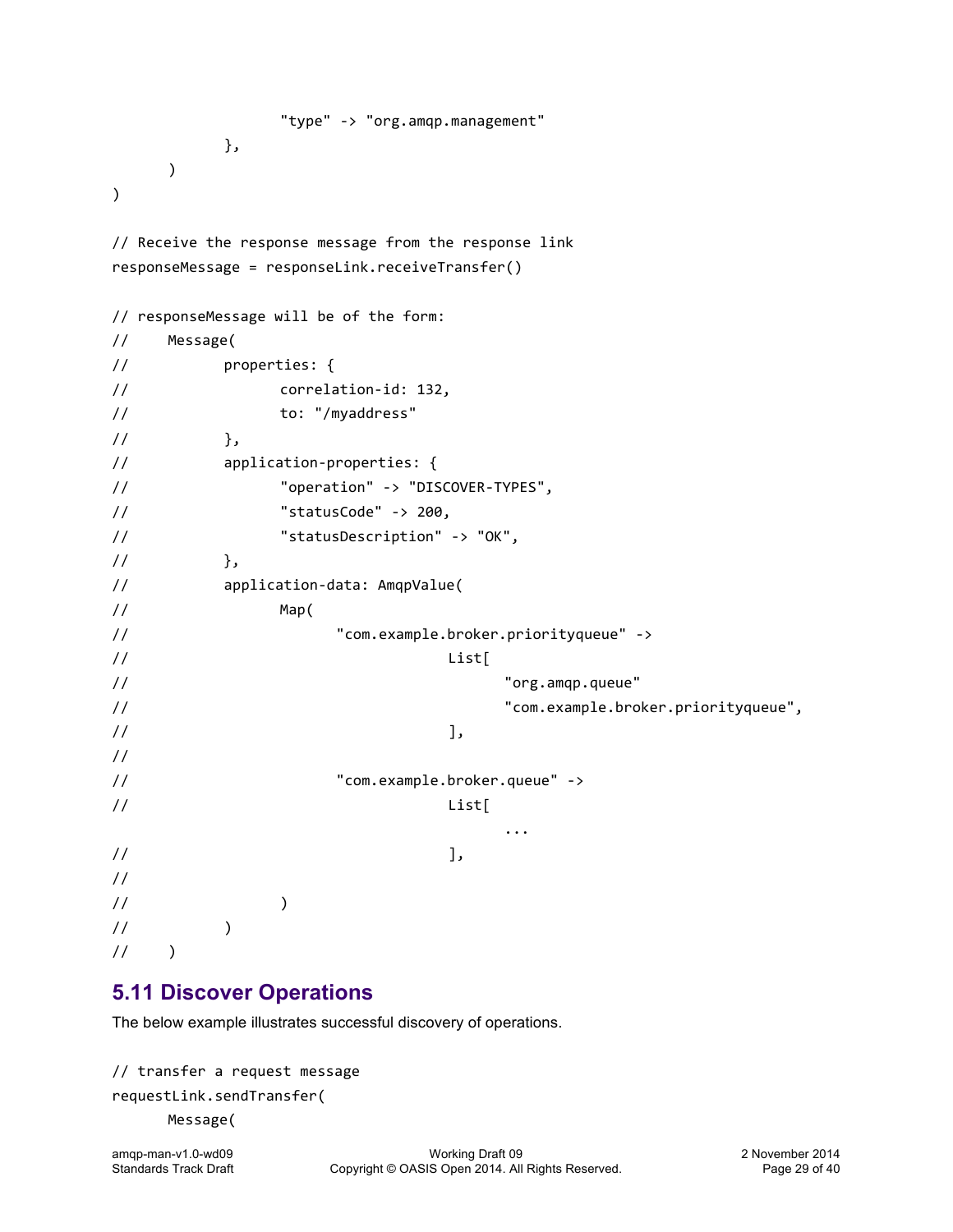```
properties: {
              message-id:	132,
              to:	"$management",
              reply-to:	"/myaddress"	
         },
         application-properties: {
              "name"	->	"self",
              "operation"	->	"DISCOVER-OPERATIONS",
              "type"	->	"org.amqp.management"	
         },
    		 )
)
// Receive the response message from the response link
responseMessage	=	responseLink.receiveTransfer()
// responseMessage will be of the form:
// Message(
// properties: {
// correlation-id:	132,
// to:	"/myaddress"	
\frac{1}{3},
// application-properties:	{
// \blacksquare "operation" -> "DISCOVER-OPERATIONS",
\frac{1}{2} \frac{1}{200} \frac{1}{200} \frac{1}{200}// \blacksquare "statusDescription" -> "OK",
\frac{1}{1} },
// application-data:	AmqpValue(
// Map(
// "com.example.broker.priorityqueue"	->	
// List[
// "CREATE",
// "DELETE",
// "READ",
// "UPDATE"
\frac{1}{2} ) is a set of \frac{1}{2} . The set of \frac{1}{2}//
// "com.example.broker.queue"	->	
// List[
// ...
\frac{1}{2} ) is a set of \frac{1}{2} . The set of \frac{1}{2}\frac{1}{2} )
```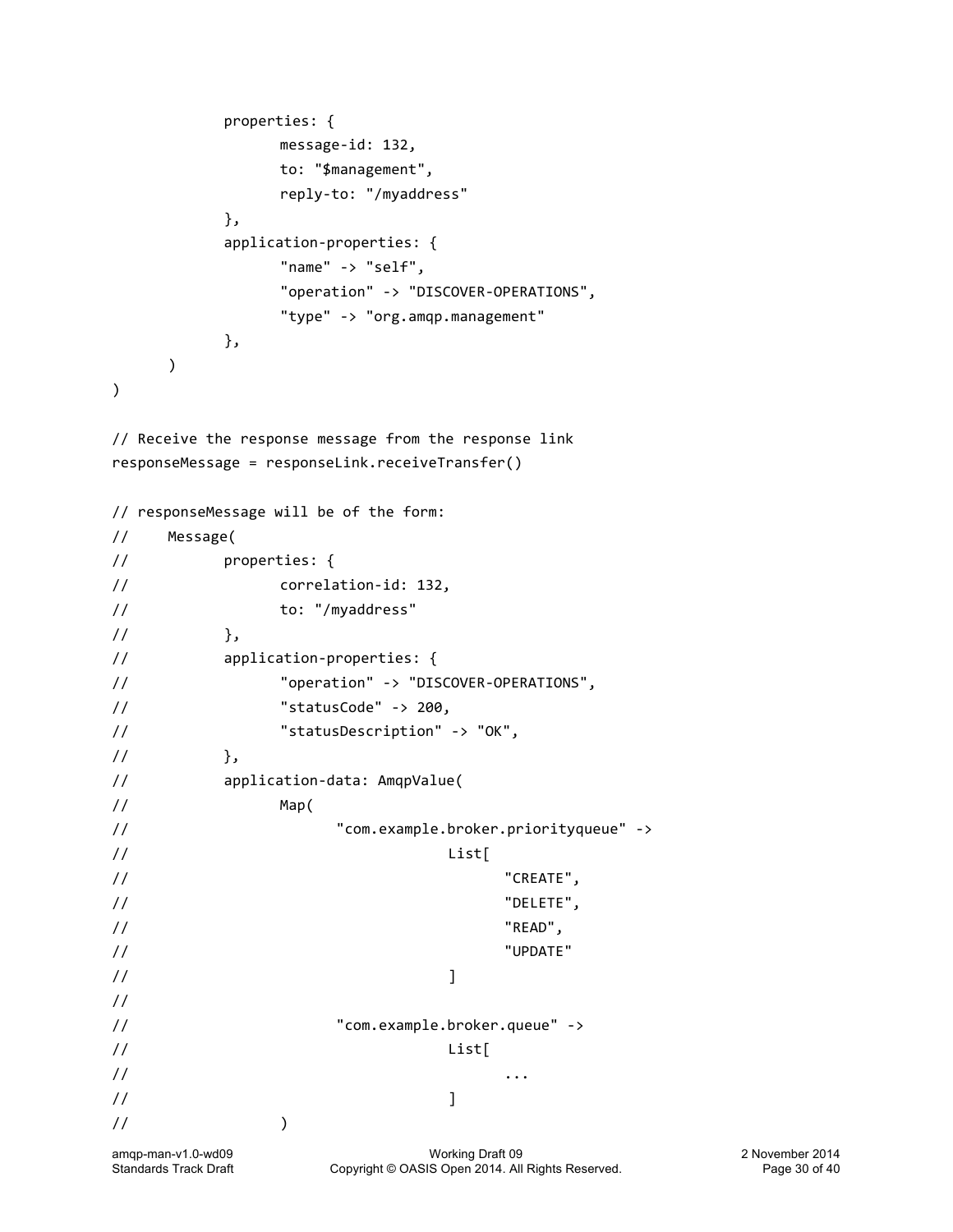## $\frac{1}{2}$  )  $1/$  )

## **5.12 Discover Management Nodes**

The below example illustrates successful discovery of all management nodes.

```
// transfer a request message
requestLink.sendTransfer(
     Message(
          properties: {
                message-id:	152,
                to:	"$management",
                reply-to:	"/myaddress"	
          },
          application-properties: {
                "name"	->	"self",
                "operation"	->	"DISCOVER-MGMT-NODES",
                "type" -> "org.amqp.management"
          },
     \lambda)
// Receive the response message from the response link
responseMessage	=	responseLink.receiveTransfer()
// responseMessage will be of the form:
// Message(
// properties: {
// correlation-id:	152,
// to:	"/myaddress"	
\frac{1}{3},
// application-properties: {
// \blacksquare "operation" -> "DISCOVER-MGMT-NODES",
// "statusCode"	->	200,
// \blacksquare "statusDescription" -> "OK",
\frac{1}{1} },
// application-data: AmqpValue(
// List[
// "amqp:MasterNode",
// "amqp:/SuperNode",
// "amqp://example.com/AdminNode"
// TODO: Update these when Addressing is resolved.
```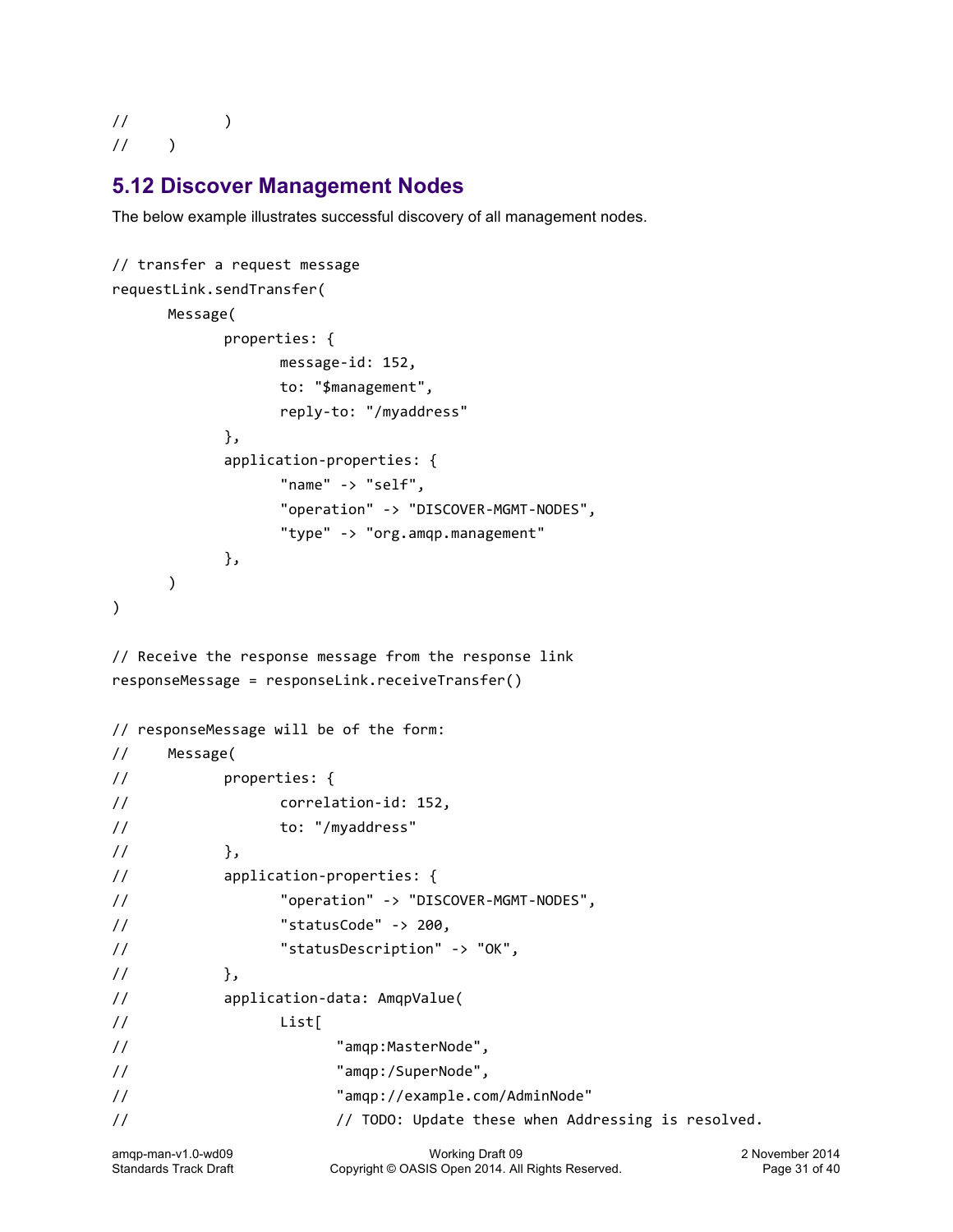```
\frac{1}{2} \frac{1}{2} \frac{1}{2} \frac{1}{2} \frac{1}{2} \frac{1}{2} \frac{1}{2} \frac{1}{2} \frac{1}{2} \frac{1}{2} \frac{1}{2} \frac{1}{2} \frac{1}{2} \frac{1}{2} \frac{1}{2} \frac{1}{2} \frac{1}{2} \frac{1}{2} \frac{1}{2} \frac{1}{2} \frac{1}{2} \frac{1}{2} \frac{1}{2} )
\frac{1}{2} )
```
## **5.13 Register a Management Node**

The below example illustrates successful registration of a management node.

```
// transfer a request message
requestLink.sendTransfer(
      Message(
            properties: {
                   correlation-id:	173,
                   to:	"$management",
                   reply-to:	"/myaddress"	
            },
            application-properties: {
                   "name"	->	"myManagedToaster",
                   "operation"	->	"REGISTER",
                   "type" -> "com.example. managedtoaster"
            }
      		 )
)
// Receive the response message from the response link
responseMessage	=	responseLink.receiveTransfer()
// responseMessage will be of the form:
// Message(
// properties: {
// correlation-id: 173,
// reply-to:	"/myaddress"	
\frac{1}{2}, \frac{1}{2}, \frac{1}{2}// application-properties: {
// \blacksquare "operation" -> "REGISTER",
\frac{1}{2} \frac{1}{200} \frac{1}{200} \frac{1}{200}// The "statusDescription" -> "OK",
// \}\frac{1}{2} )
```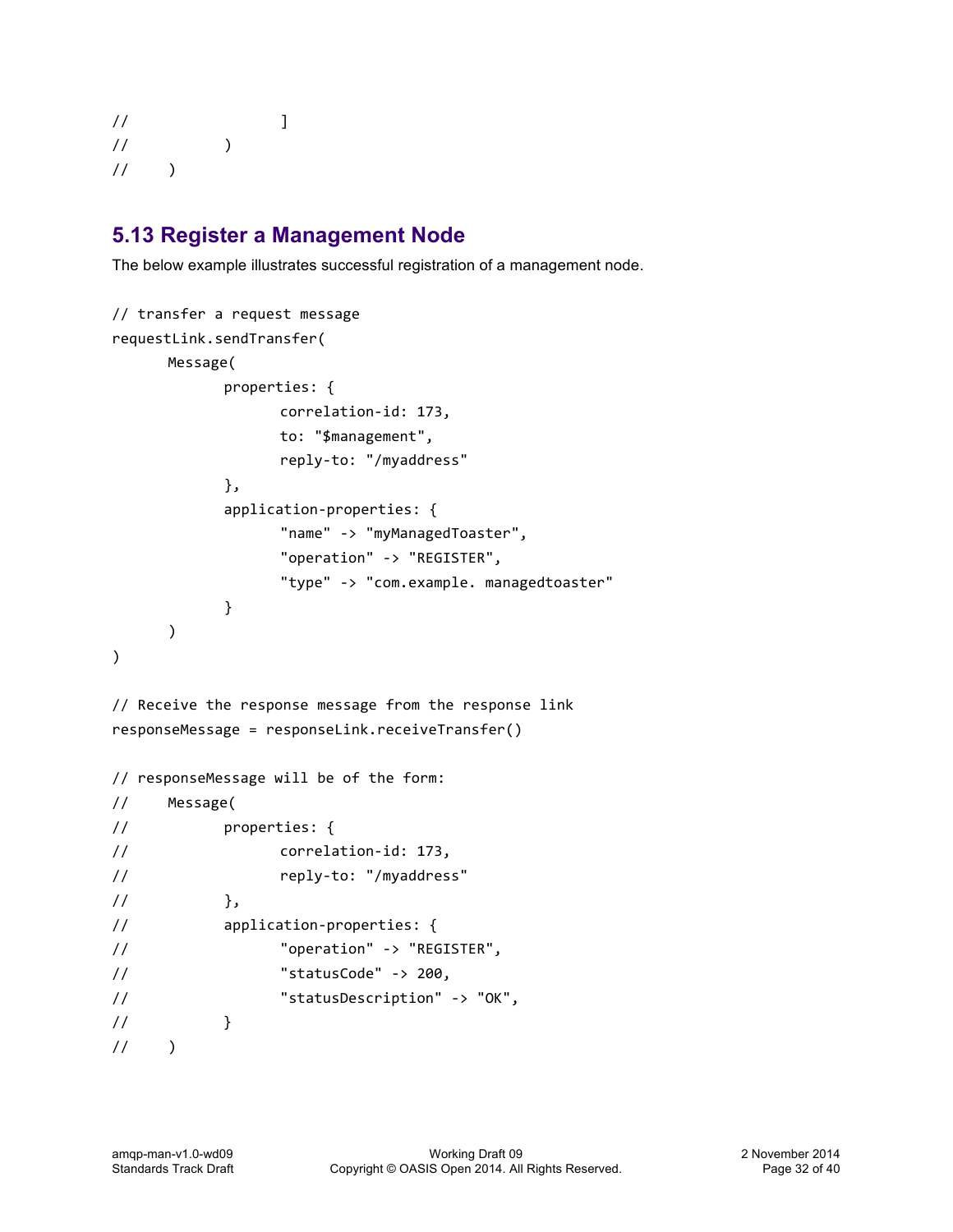## **5.14 Deregister a Management Node**

The below example illustrates successful deleting of registration of a management node.

```
// transfer a request message
requestLink.sendTransfer(
      Message(
            properties: {
                  correlation-id:	194,
                  to:	"$management",
                  reply-to:	"/myaddress"	
            },
            application-properties: {
                  "name"	->	"myToasterManager",
                  "operation"	->	"DEREGISTER",
                  "type"	->	"com.example.managedtoaster"	
            }
      		 )
)
// Receive the response message from the response link
responseMessage	=	responseLink.receiveTransfer()
// responseMessage will be of the form:
// Message(
// properties: {
// correlation-id: 194,
// reply-to:	"/myaddress"	
// \},
// application-properties: {
// \blacksquare "operation" -> "DEREGISTER",
\frac{1}{2} \frac{1}{200} \frac{1}{200} \frac{1}{200}// \blacksquare "statusDescription" -> "OK",
// \}\frac{1}{2} )
    x
```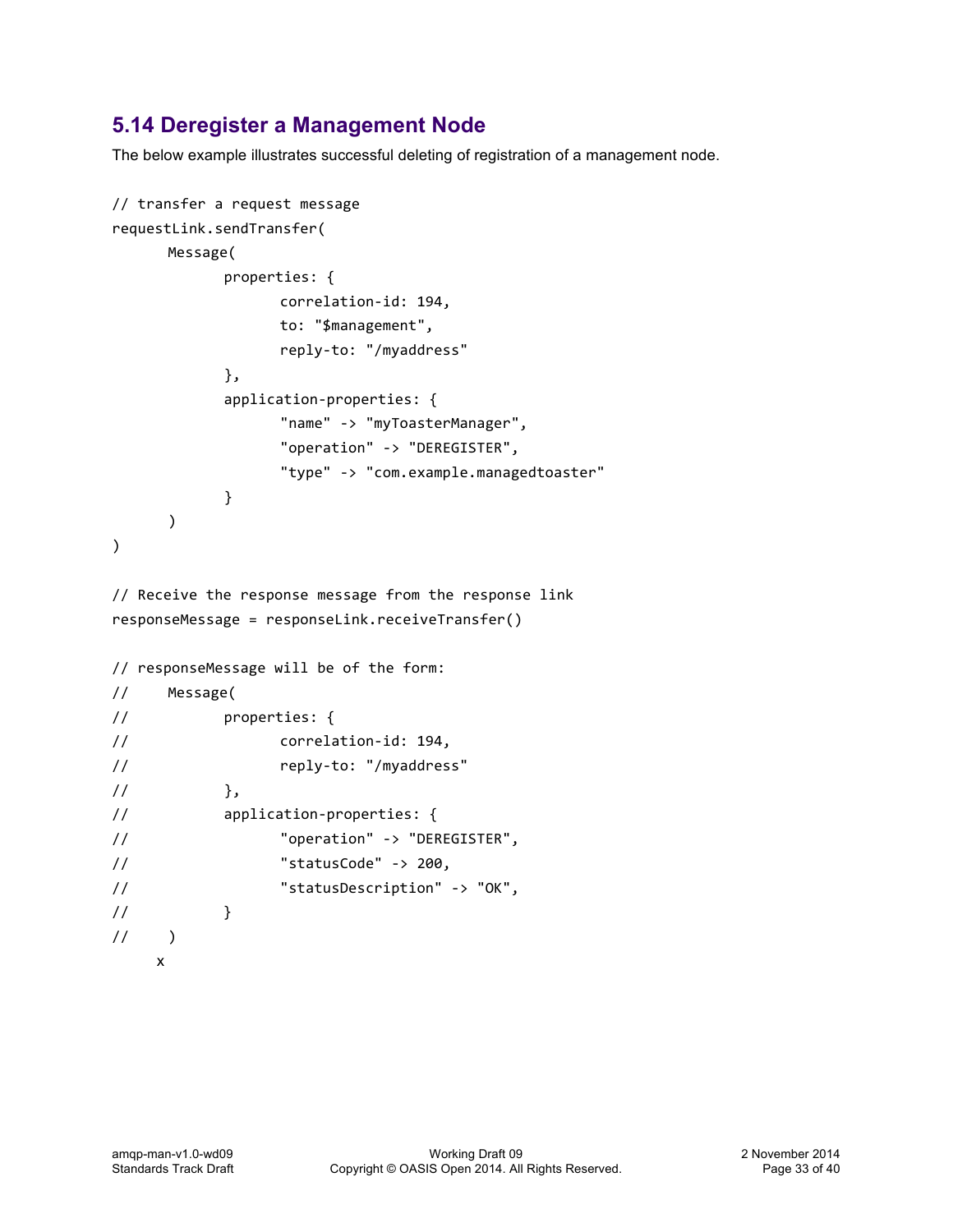# **6 # Conformance**

The last numbered section in the specification must be the Conformance section. Conformance Statements/Clauses go here. [Remove # marker]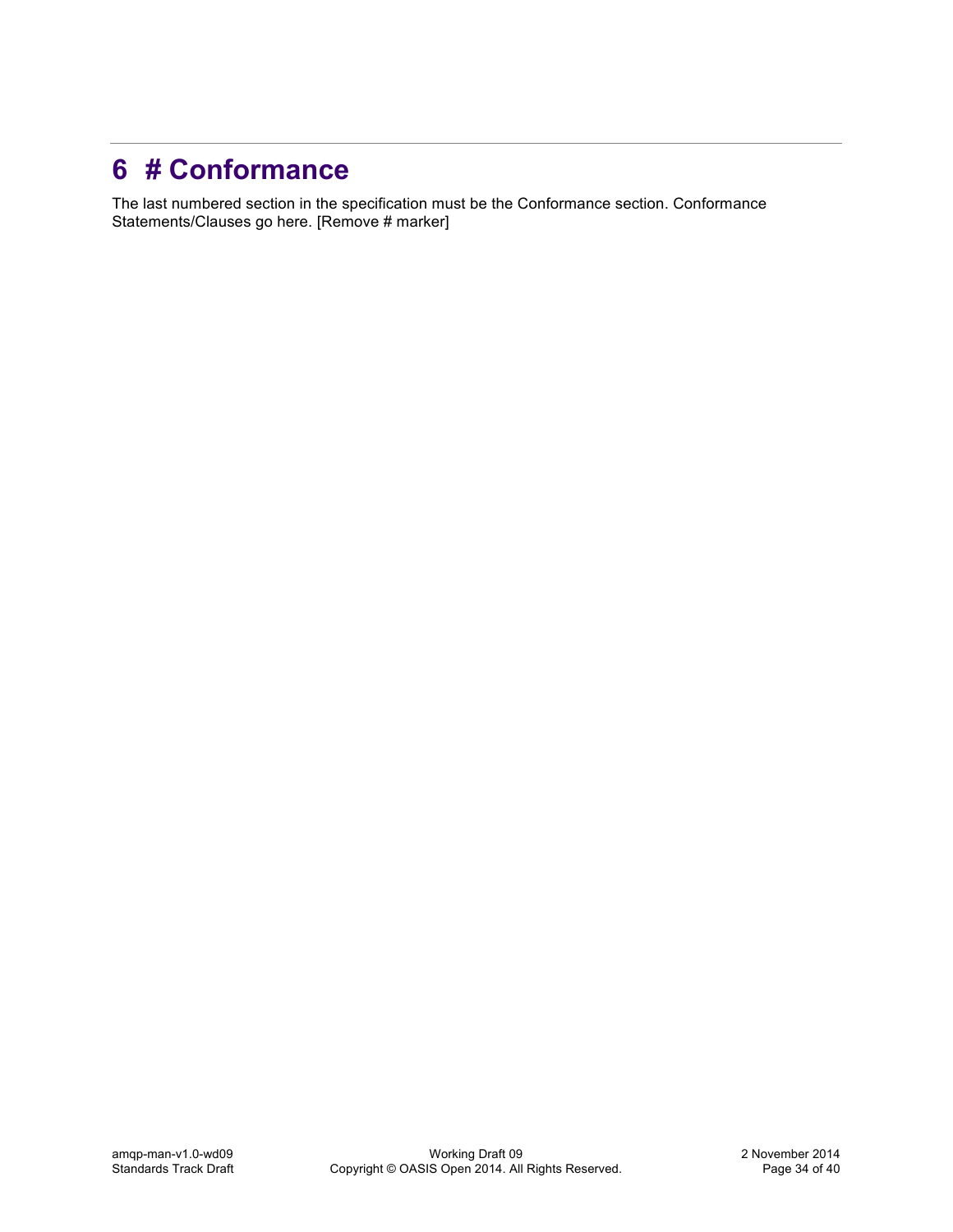# **7 # Outstanding "to dos"**

- Be consistent about specifying case sensitivity
- Clarify the message body types and improve "ignore" language.
- All types should be lowercase use fixed-width font to identify
- **Examples** 
	- o Clean up examples and check accuracy with updated specification.
	- o Query pagination
- Reformat operation response description consistent with request description, i.e., body and application-properties.
- Reformat method descriptions in the form of request, processing rules and response.
- Reference an external registry of Manageable Entity Types
- Add more clarification on 'type system' of Manageable Entity Types.
- State that for unsuccessful operations, body SHOULD be ignored. Its contents can be implementation specific.
- Identity vs. name
	- o Identity
		- § Immutable
		- **•** Server created
		- Unique within the set of manageable entities that are accessible from a given management node
			- Note that in reality, for a given implementation, the scope of uniqueness may be larger, e.g., across a set of management nodes or even globally unique
	- o Name
		- § User created
		- § Mutable
		- § Unique within the set of manageable entities that are accessible from a given management node
			- Note however that you might see the same entity with the same identity through different management nodes appearing with different names
- $\cdot$  Types
	- o Distinguish between 'types' and 'interfaces'
	- Type description of its fundamental nature, e.g., a queue or a user
	- Interface groups together a set of attributes and/or operations, e.g., ordered, prioritized, stoppable etc.
	- **Distinctions** 
		- § Makes no sense to query on interfaces
		- **E** Query on applies to 'types'
		- **E** Can inherit from a single type but multiple interfaces, cf. Java
- **Events**

amqp-man-v1.0-wd09 Working Draft 09 2 November 2014 Standards Track Draft Copyright © OASIS Open 2014. All Rights Reserved. Page 35 of 40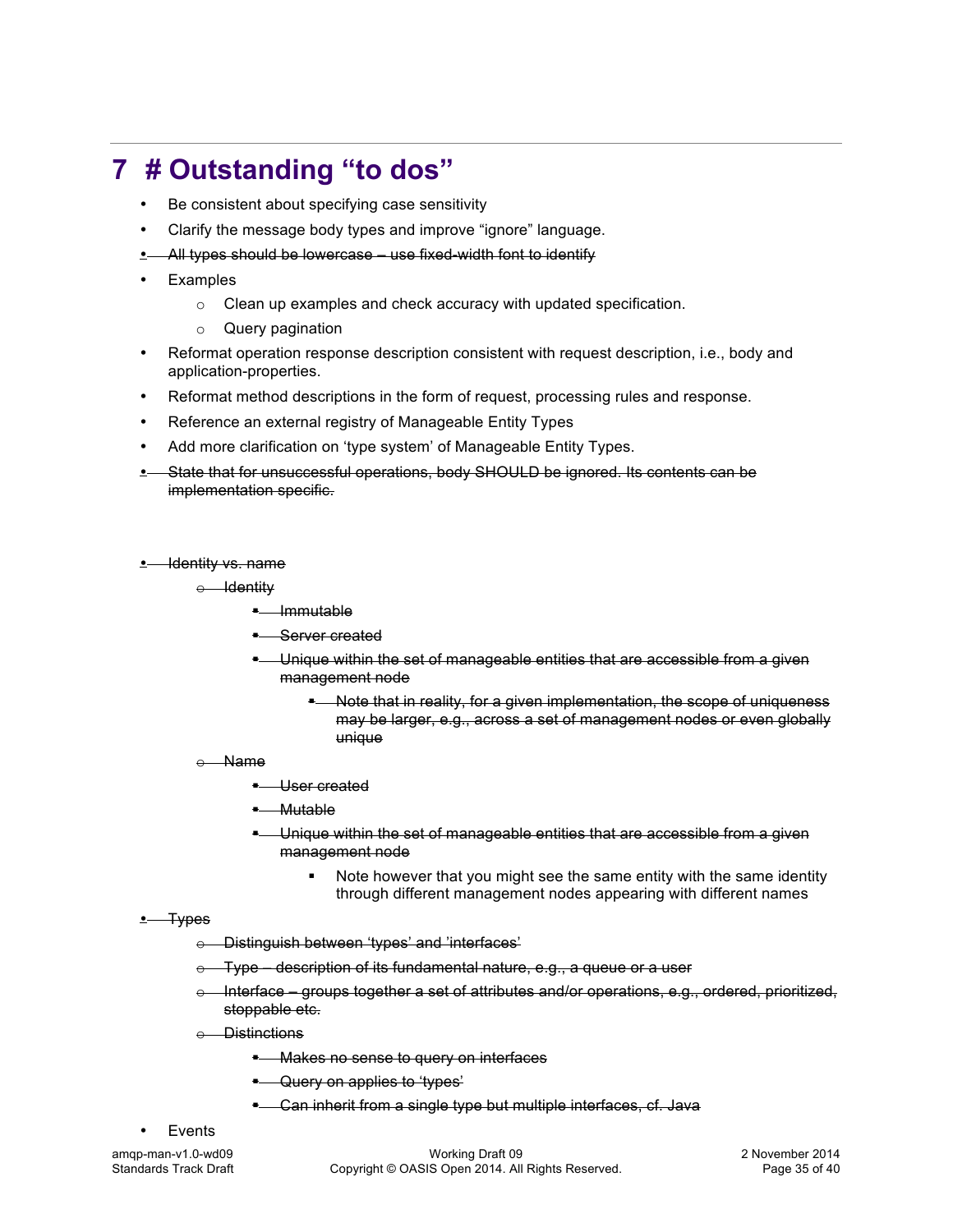- o All down to Ted
- Document structure
	- o Describe operations in terms of request, processing rules and response
- Examples
	- o Re do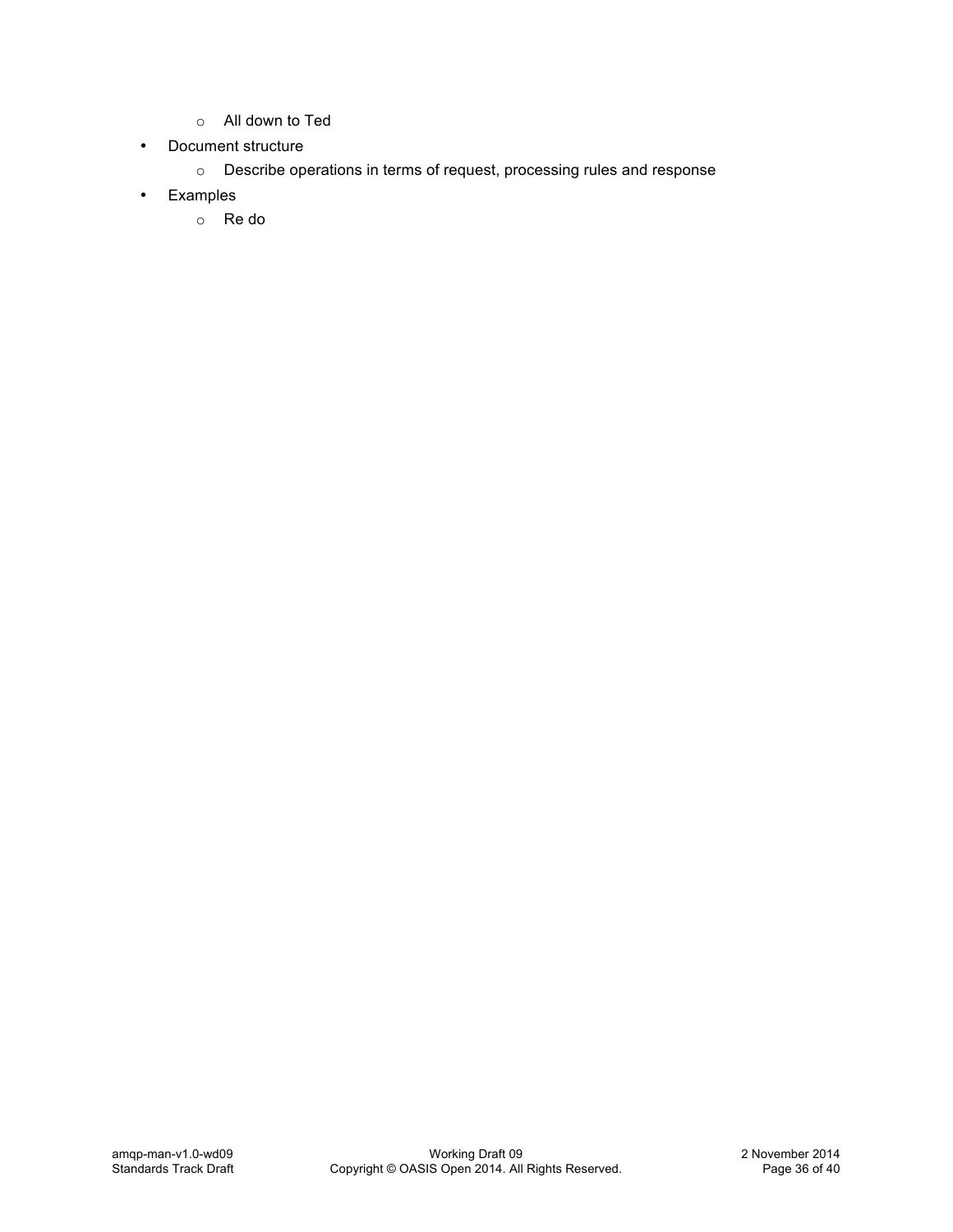# **Appendix A. Acknowledgments**

The following individuals have participated in the creation of this specification and are gratefully acknowledged:

#### **Participants:**

Matthew Arrott, Individual Rob Dolin, Microsoft Robert Godfrey, JP Morgan Steve Huston, Riverace David Ingham, Red Hat James Kirkland, Red Hat Alex Kritikos, Software AG Dale Moberg, Axway Software Andreas Moravec, Deutsche Boerse Rafael Schloming, Red Hat Jakub Scholz, Deutsche Boerse Wolf Tombe, US Department of Homeland Security

The following individuals were members of the OASIS Advanced Message Queueing Protocol (AMQP) Technical Committee during the creation of this specification and their contributions are gratefully acknowledged:

Sanjay Aiyagari, VMware, Inc.

Matthew Arrott, Individual

Allan Beck, JPMorgan Chase Bank, N.A.

Laurie Bryson, JPMorgan Chase Bank, N.A.

Raphael Cohn, Individual

Rob Dolin, Microsoft

Robert Gemmell, JPMorgan Chase Bank, N.A.

Rob Godfrey, JPMorgan Chase Bank, N.A.

William Henry, Red Hat

Steve Huston, Individual

David Ingham, Microsoft

Ram Jeyaraman, Microsoft

James Kirkland, Red Hat

Alex Kritikos, Software AG, Inc.

Dale Moberg, Axway Software

Andreas Moravec, Deutsche Boerse AG

Suryanarayanan Nagarajan, Software AG, Inc.

John O'Hara, Individual

Jonathan Poulter, Kaazing

Sandeep Puri, Cisco Systems

Oleksandr Rudyy, JPMorgan Chase Bank, N.A.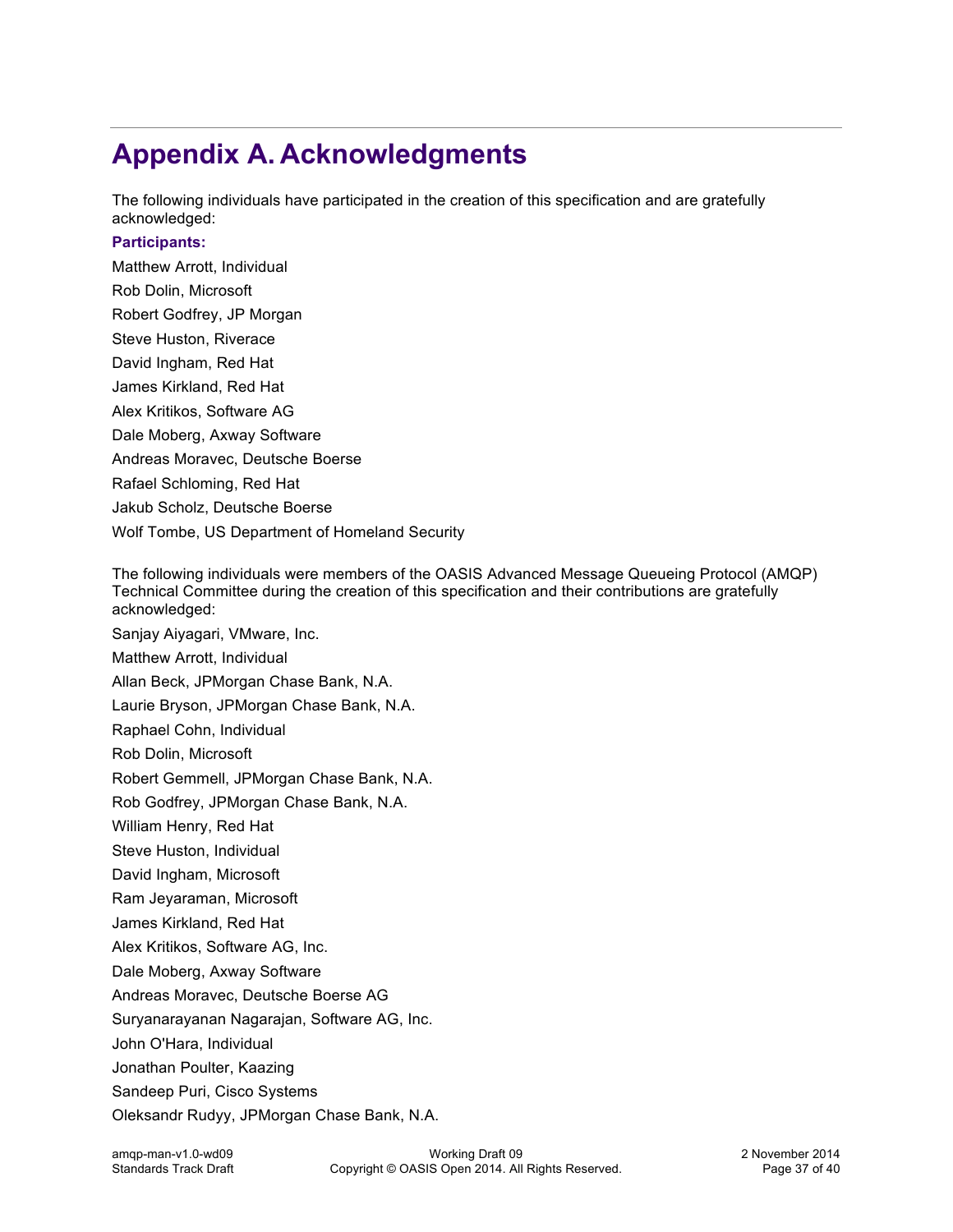Rafael Schloming, Red Hat Jakub Scholz, Deutsche Boerse AG Angus Telfer, INETCO Systems Ltd. Wolf Tombe, US Department of Homeland Security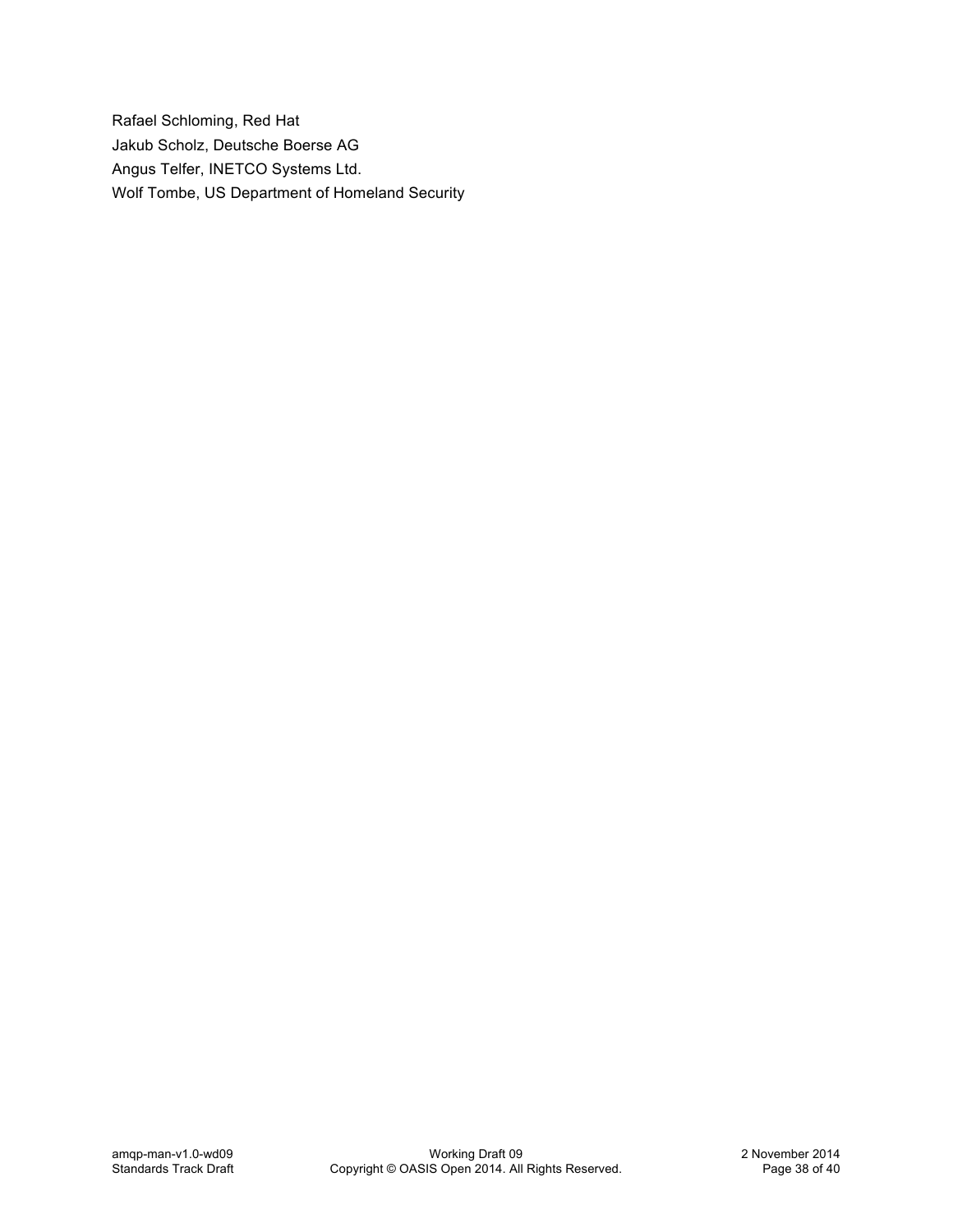# **Appendix B. Non-Normative Text**

text

## **B.1 Subsidiary section**

text

## **B.1.1 Sub-subsidiary section**

text